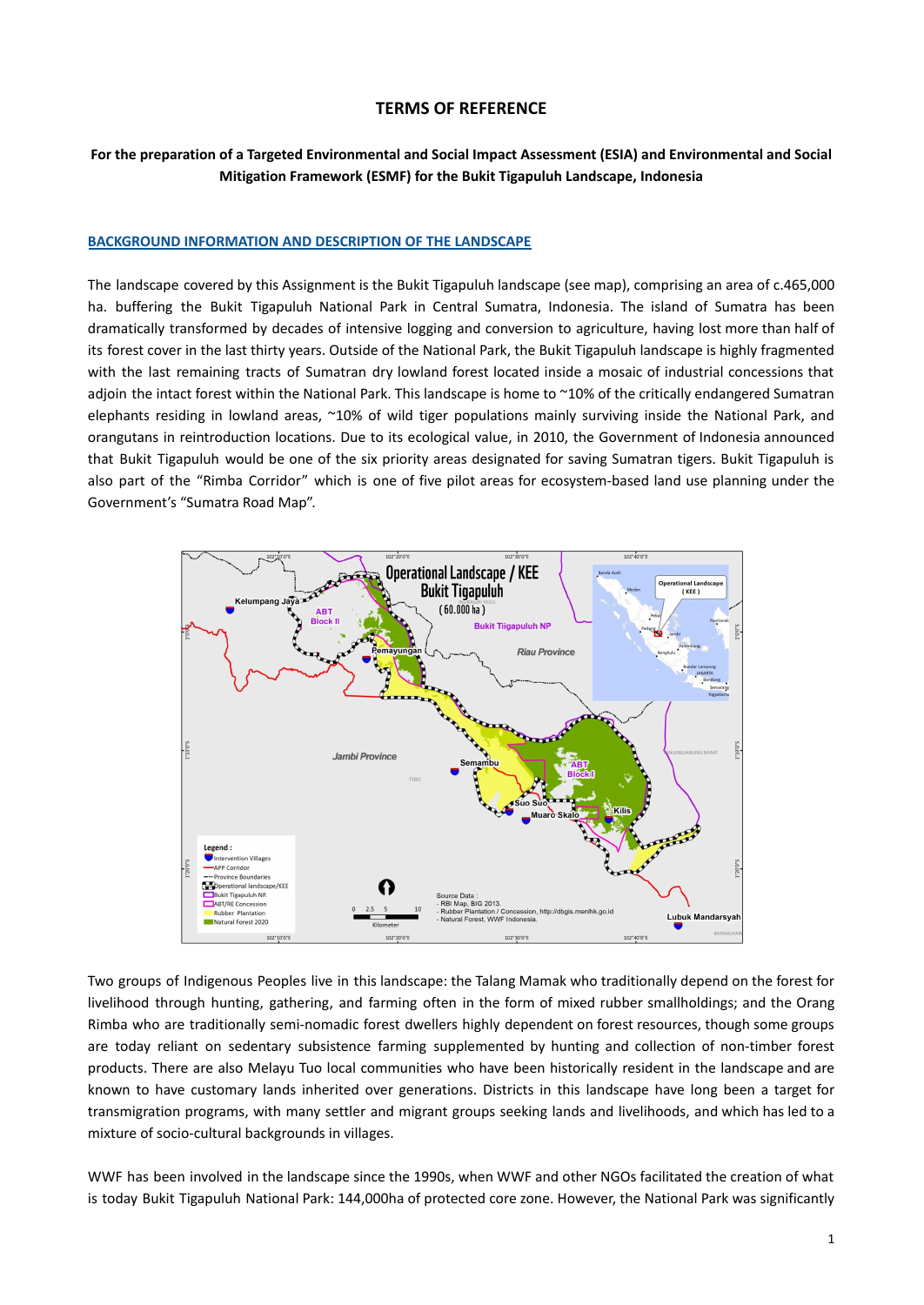smaller in size than the original proposal - protecting the mountainous and hilly areas, while the gentle slopes and plains (where elephants roam) were designated as production forest. As the lowlands became increasingly fragmented by industrial plantations, WWF developed a landscape strategy to conserve the last remaining lowland forests located in the buffers of the National Park. In 2015, WWF together with NGO partners acquired an Ecosystem Restoration Concession (ERC) called PT Alam Bukit Tigapuluh (ABT). The ERC was a new designation created under Indonesian law that allows privately-held concessions to manage forests for ecological restoration and without the requirement to log. The PT ABT concession comprises two separate blocks with a total area of c.38,000 ha. located in the south east and south west buffers of the National Park.

To scale conservation impact across this landscape, WWF has endeavoured to engage neighbouring concessions to implement conservation and restoration activities. From 2015 to March 2020, WWF collaborated with the neighbouring PT Royal Lestari Utama (RLU) concession to implement restoration activities and wildlife protection practices, which includes a c.9,700 ha voluntary set-aside as a wildlife corridor and conservation area that connects the two blocks of PT ABT's concession - the combined area was proposed as an Essential Ecosystem Area (Kawasan Ekosistem Esensial, KEE). This collaboration was suspended in 2020.

Currently, WWF implements a variety of activities in specific parts of the landscape which include: forest rehabilitation and reforestation (including maintaining nurseries); mitigating and monitoring human-elephant conflict and maintaining critical wildlife habitats through HCV/HSC approaches; species monitoring and SMART patrolling; convening multi-stakeholder platforms to share data, detect, report and support law enforcement investigations into illegal environmental activities; facilitating Talang Mamak applications for legal identification cards; participatory land mapping in ABT; supporting local livelihoods (e.g. agroforestry, rubber, home gardening, forest honey, handicrafts, product development and micro financing for women, etc.); technical assistance and compliance monitoring for companies to meet sustainability commitments; and environmental education and outreach with schools, companies and community groups.

#### **OBJECTIVE AND SCOPE OF THE ASSIGNMENT**

WWF interventions in the Bukit Tigapuluh landscape are expected to yield positive environmental and social outcomes. However, the implementation of some activities have the potential to result in unintended negative environmental and/or social impacts. In order to ensure that WWF's interventions are aligned with WWF's Social Policies and [Environmental](https://wwfint.awsassets.panda.org/downloads/wwf_environmental_and_social_safeguards_framework_consultation_draft.pdf?type1=%2F) and Social Safeguards Framework (ESSF), potential negative environmental and social risks and related impacts linked to WWF supported activities in the Bukit Tigapuluh landscape should be identified, assessed and subsequently avoided or mitigated, while striving to enhance benefits for local communities and the environment.

The objective of this Assignment is the preparation of a targeted Environmental and Social Impact Assessment (ESIA) and Environmental and Social Mitigation Framework (ESMF) for the Bukit Tigapuluh landscape (hereafter collectively referred to as the "Assignment"). This Terms of Reference (ToR) aims to outline the tasks of the Assignment in as much detail as possible. Nevertheless, the Consultant shall critically verify the scope of services indicated and may extend, reduce or amend those services wherever such is deemed necessary according to his/her own professional judgement and knowledge. Any suggested amendments to the ToR should be clearly documented in the Consultant's submission, including accompanying justification for the proposed amendments, and must be approved by the contracting party at WWF.

On WWF's Social Policies and the ESSF, and for avoidance of doubt, the [Human](https://wwfint.awsassets.panda.org/downloads/wwf_policy_statement_on_human_rights_consultation_draft.pdf) Rights, [Indigenous](https://wwfint.awsassets.panda.org/downloads/wwf_policy_on_indigenous_people_and_conservation_consultation_draft.pdf) Peoples and [Conservation](https://wwfint.awsassets.panda.org/downloads/wwf_policy_on_indigenous_people_and_conservation_consultation_draft.pdf) and Gender [Equality](https://wwfint.awsassets.panda.org/downloads/wwf_policy_on_gender_equality_consultation_draft.pdf) policy statements, the [Framework](https://wwfint.awsassets.panda.org/downloads/wwf_environmental_and_social_safeguards_framework_consultation_draft.pdf?type1=%2F) document and its nine draft safeguards standards have been publicly disclosed, but these are currently subject to review.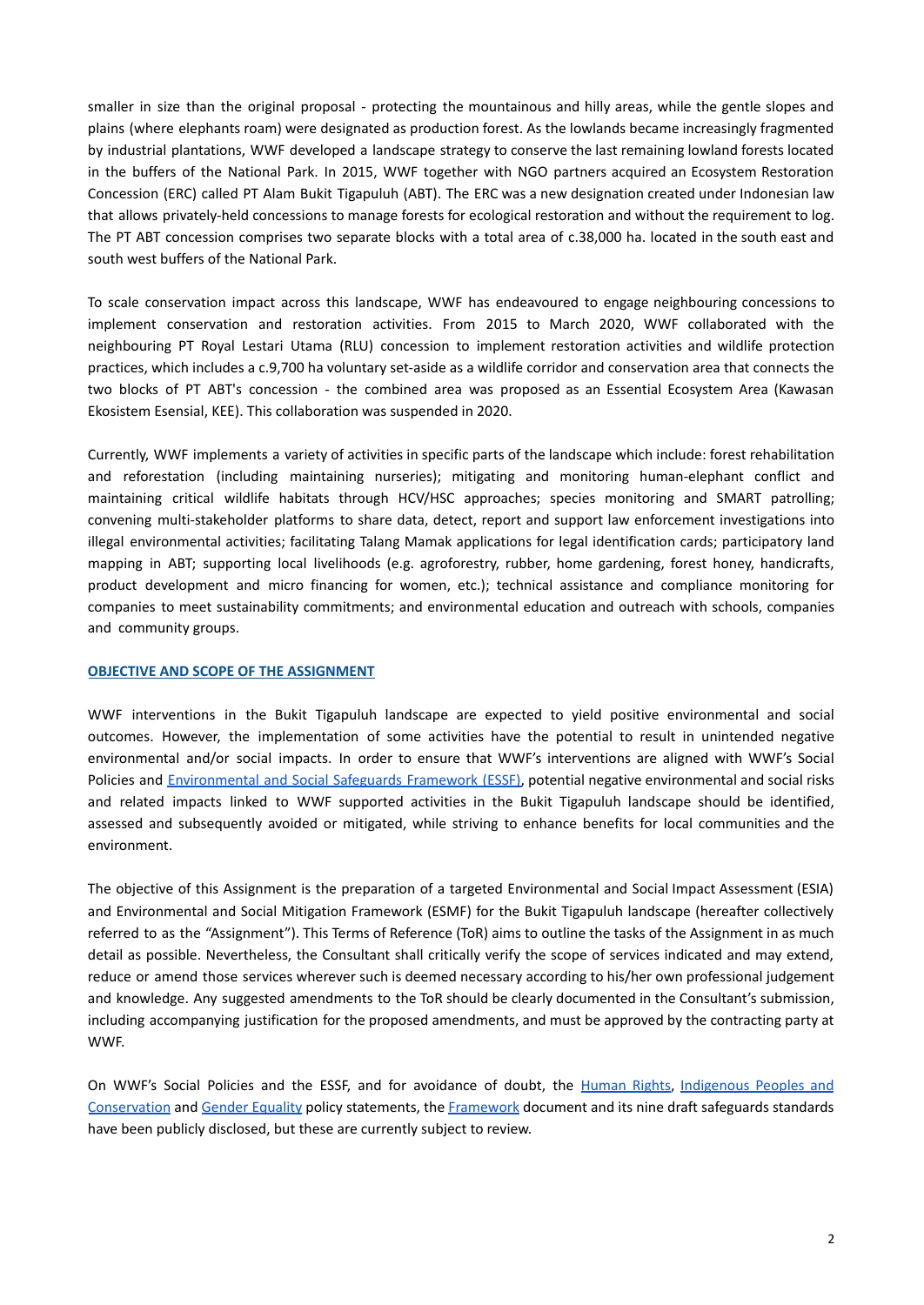## **COVID-19**

It is recognised that the current COVID-19 pandemic limits the ability to undertake any field-based tasks until travel/health restrictions are lifted or other permissions secured. The Consultant and WWF will regularly review the COVID-19 situation and will jointly agree when it is safe for any field-based work to take place. This decision will be based on adequate assurance that the risk of COVID-19 transmission has been minimised for any communities or other stakeholders, the Consultant team and WWF staff.

Since Task 1 is heavily desk-based, it can be started immediately. It is also expected that preparatory work for Task 2 could be carried out remotely.

## **NDA/CONFIDENTIALITY**

In order for the Consultant to fulfil this ToR, confidential documents will be made available for review. The Consultant will therefore be required to sign and abide by a non-disclosure agreement (NDA) that will be included with the formal contract.

## **TASKS**

It is anticipated that the Assignment will be undertaken through the following tasks conducted separately:

- Task 1: Development of a scoping report, detailed work plan, virtual kick-off meeting and review of available documents
- Task 2: Development of the stakeholder analysis and stakeholder engagement plan
- Task 3: Field visits and engagement with stakeholders
- Task 4: Development of the targeted Environmental and Social Impact Assessment (ESIA)
- Task 5: Development of the Environmental and Social Mitigation Framework (ESMF)

Further details of the required tasks, the scope and guidance on content and proposed methodologies are provided below and in the Annex which forms an essential part of this ToR.

## Task 1: Development of a scoping report, detailed work plan, virtual kick-off meeting and review of available **documents**

At the start of the Assignment, the Consultant shall develop a detailed work plan for the Assignment. The work plan shall refer to the tasks as described in this ToR and shall include any additional tasks as identified by the Consultant during the preparation phase. This work plan will form the basis of the detailed terms of the Assignment and shall be approved by WWF prior to starting the work. The work plan will be routinely reviewed with WWF during the Assignment and adapted to reflect any change of circumstance.

Following this, the Consultant shall prepare and convene a virtual kick-off meeting with relevant WWF staff members. This meeting will enable WWF to provide additional context information for the Tasks and the list of WWF documentation to be reviewed.

WWF will provide background documentation regarding the environmental and social aspects related to WWF interventions in the landscape, including the Safeguards Screening Tool (SST) and Categorisation Memo completed by WWF, any baseline studies and impact assessments developed for WWF activities in the landscape, and any plans for mitigation measures already under implementation. The Consultant shall become familiar with the available documents and with the WWF Environmental and Social Safeguards Standards and Social Policies. In addition to the documentation provided by WWF, the Consultant is also expected to explore any relevant external literature to inform the gap analysis.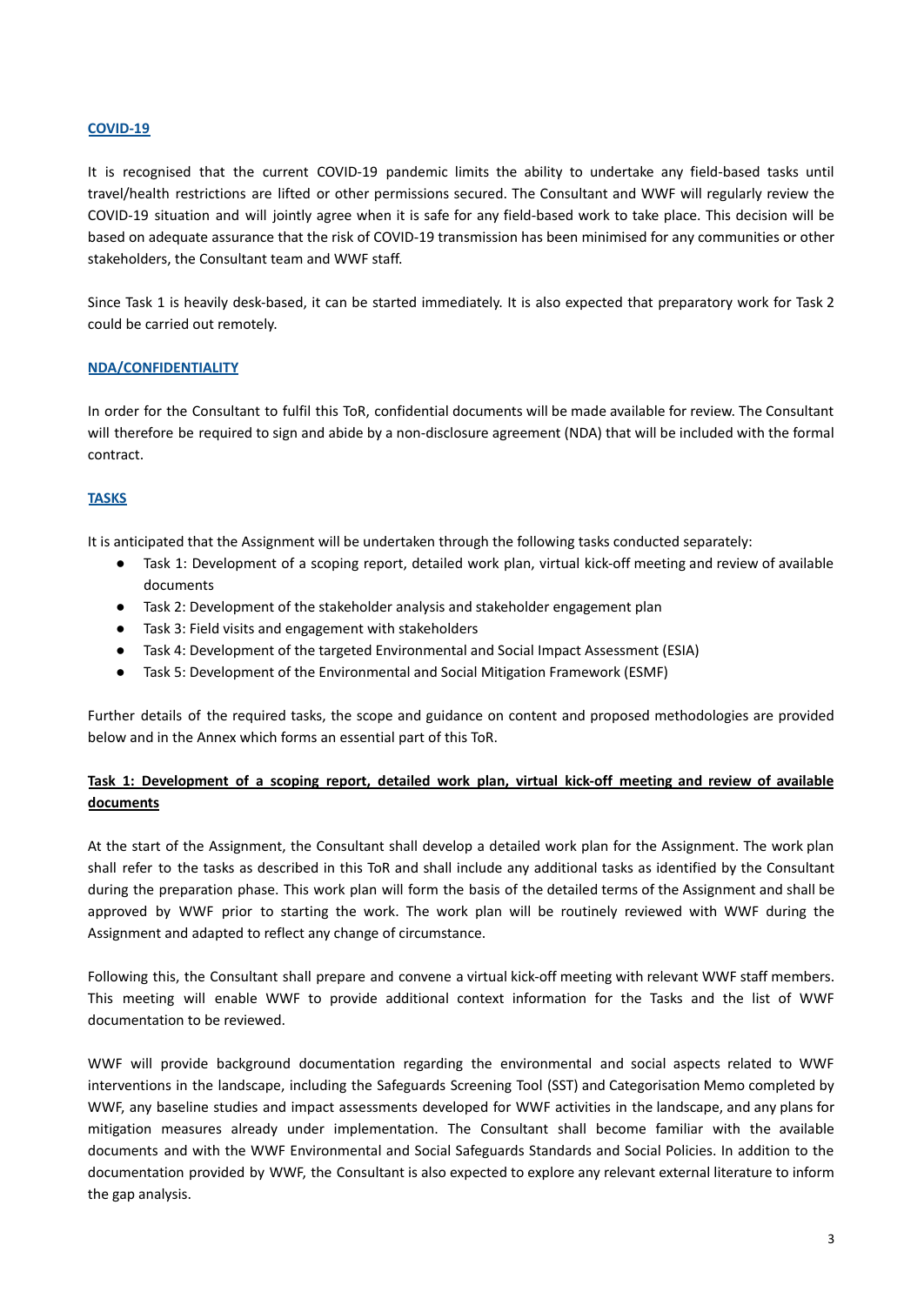In conducting the document review, the Consultant shall update the landscape profile including the inventory and spatial distribution of WWF's interventions, confirm the area of influence (i.e. zone of impact) for the purposes of WWF's ESSF, identify any gaps in the existing environmental and social risk screening and highlight the need for any additional assessments to close information gaps. A summary of the risks and/or issues that have been identified in the Bukit Tigapuluh SST and Categorisation Memo include:

- a. Social risks related to anticipated impacts from unresolved overlapping land claims, restriction of access to and use of natural and cultural resources in ABT, social exclusion, etc.
- b. Indigenous People live in this landscape: the Orang Rimba and Talang Mamak whose traditional territories and livelihoods intersect with ABT and RLU;
- c. Conflicts between different groups (Melayu Tuo local communities, settlers and migrant groups, Indigenous Peoples) that includes land claimants who may perceive conservation work being undertaken as a threat to their tenure security and livelihoods;
- d. Increased potential of human-wildlife conflict;
- e. Environmental risks related to anticipated impacts from livelihood activities (e.g. forest honey production, vanilla production), unsustainable harvesting of natural resources by communities, etc.
- f. Potential impacts from the use of chemical inputs in ABT and RLU.

The gap analysis is not intended to validate assumptions in the SST or Categorisation Memo but instead the Consultant is expected to focus on uncovering any additional gaps that have not been captured or adequately addressed in existing documentation.

The outputs for this task comprise a scoping report that describes the kick-off and document review processes, gap analysis and its findings; and a mission plan that, based on the recommendations of the scoping report, proposes the detailed terms of reference specifying technical areas for further assessment in Task 4, draft stakeholder engagement plan (from Task 2), proposed schedule for field visits and activities, and an updated work plan for the Assignment. The proposed detailed terms of reference shall be developed in consultation with WWF, noting that WWF retains the right to determine the final detailed terms of reference for Task 4.

## **Task 2: Development of the stakeholder analysis and stakeholder engagement plan**

Based on the learning gained in Task 1, the Consultant shall carry out a stakeholder analysis and develop a stakeholder engagement plan to be used in the process of completing this Assignment (i.e. Tasks 3, 4 and 5). It is important to note that there have already been multiple efforts by WWF and other partners towards stakeholder analysis within the landscape. The Consultant is expected to carry out a gap assessment about these previous analyses, including the mapping of rights-holders in ABT and an assessment of any consent processes and outcomes (including Free, Prior and Informed Consent, FPIC). Building on this, the Consultant is to then prepare a consolidated and up-to-date stakeholder analysis and draft stakeholder engagement plan for the entire landscape, which shall include, amongst others, a specific focus on the situation of rights-holders in ABT. The Consultant will be guided by this draft plan to engage stakeholders during the conduct of this Assignment, and which will be used as the basis to develop a comprehensive final plan for future stakeholder engagement in the landscape. The stakeholder engagement plan is meant to provide a better understanding of the mechanisms and nature of engagement with the different stakeholder and rights-holder groups, including their participation and representation in decision-making.

Further technical guidance about the development of the stakeholder analysis and stakeholder engagement plan is outlined in the Annex.

## Task 3: Carry out field visits and consult with stakeholders, based on the draft stakeholder engagement plan

Data collection and consultation processes in the framework of this Assignment will include two field visits to the landscape sites (to be agreed in consultation with WWF) that are representative for informing the development of the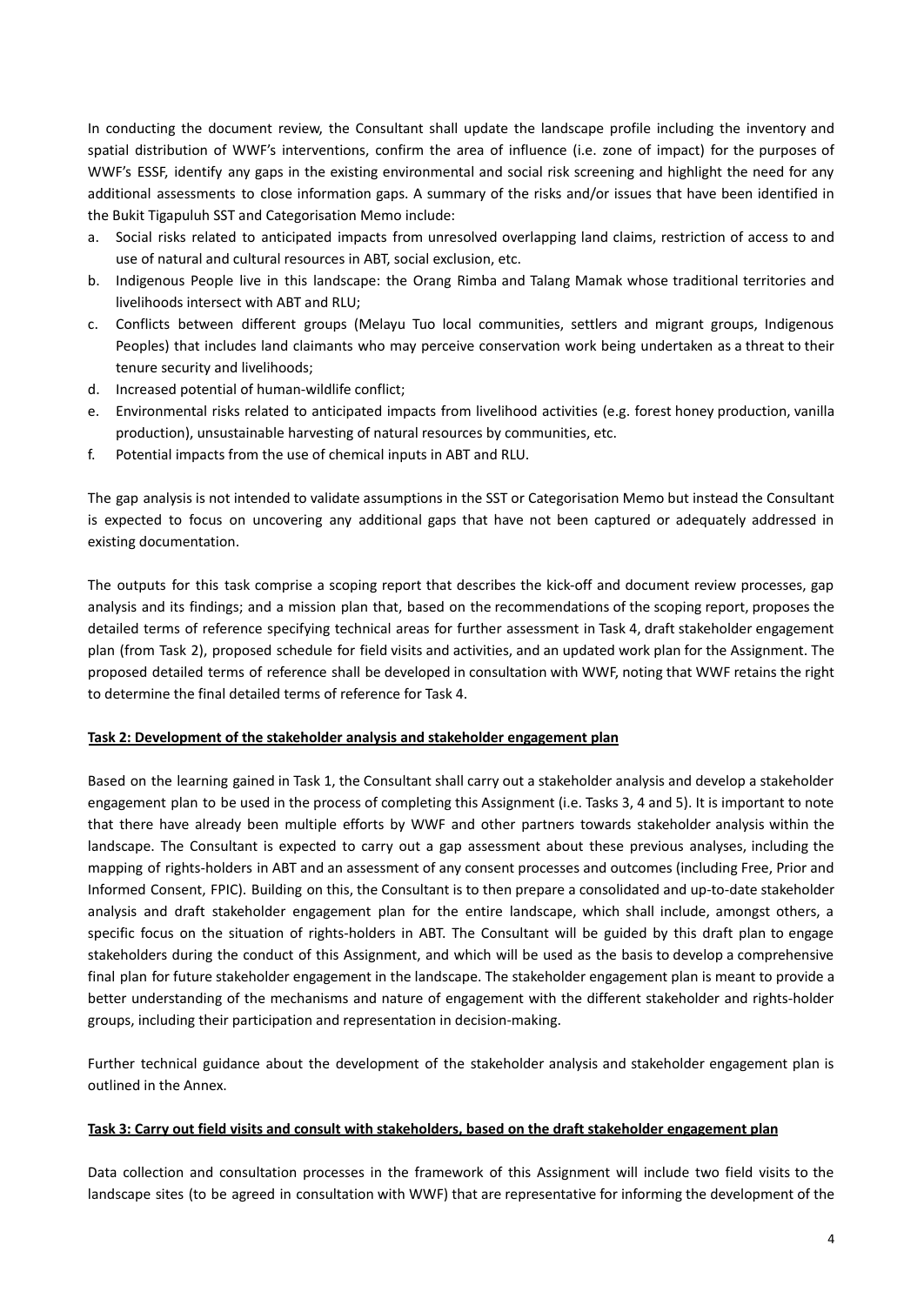targeted ESIA, ESMF and any subsidiary plans. The field trips will be scheduled depending on the evolution related to COVID-19 travel restrictions in the country. The selection of field visit sites/communities will be evaluated and jointly established by the Consultant and the WWF landscape team, based on the following criteria:

- a. Area of influence: the specific areas within the landscape where WWF has activities or exerts influence (the specific area(s) of influence will be confirmed in Task 1 and is not expected to cover the full landscape).
- b. Accessibility: access to the impacted communities/villages by road and possible mobility of impacted communities to travel to the location where the consultation will take place;
- c. Community groups: differences in identity, culture and status of communities (e.g. indigenous, non-indigenous local community, and migrant) with particular attention to rights-holders in ABT and the different sub-groups in a community (e.g. women, youth, elders, different resource users, etc.);
- d. Livelihoods: differences in the main community livelihood strategies (e.g. subsistence and smallholder agriculture, NTFP collection, hunting, fishing, etc.);
- e. Dependency: dependency of household livelihoods on the areas impacted by WWF's work and relative vulnerability to any negative impacts;
- f. Impact: difference in types of positive and negative impacts and their spatial distribution;
- g. Historical conflicts: Areas where conflicts resulting from WWF work have happened in the past with Indigenous Peoples and local communities, including any migrant groups.

Consultations with Indigenous Peoples and local communities shall be made using, to the extent possible in the scope of the Assignment, participatory rural appraisal methods based on a mix of qualitative and quantitative data collection techniques, including focus group discussions, subject to FPIC as applicable. The consultations shall be made in a manner that is culturally acceptable and accessible to the community groups. Local interpreters will be used where appropriate. Institutional stakeholders relevant in the context of the environmental and social aspects of WWF activities including, but not limited to, government agencies (e.g. institutions related to water resources management, land, forestry and agriculture, protected area management, human rights, as appropriate); concessionaires and private landowners; civil society, indigenous and community-based organisations; as well as relevant human rights and social experts shall be consulted during the Assignment, for example through key informant interviews and multi-stakeholder workshops. The draft stakeholder engagement plan should be updated to reflect any emergent changes as the Assignment progresses.

## **Task 4: Completion of a Targeted Environmental and Social Impact Assessment (ESIA)**

The aim is for the targeted ESIA to generate a supplementary analysis that builds on the SST and Categorisation Memo by deepening our understanding of specific issues or specific potential impacts. The targeted ESIA is not meant to validate already known risks identified in the Bukit Tigapuluh SST; rather it will fill the gaps in information identified in the Consultant's scoping report and integrate the views and feedback provided by stakeholders in relation to the specific issues or impacts, as well as any preliminary mitigation measures. In the process, the Consultant will also assess alternatives to inform the design of WWF interventions and identify opportunities for WWF to enhance benefits to local people.

WWF will confirm the detailed terms of reference specifying technical areas for further assessment in the targeted ESIA based on outputs from Task 1. The Consultant will subsequently conduct the agreed assessments in a structured manner, along the relevant national legislation and the requirements of WWF's Social Policies and Safeguards Standards.

Social Policies:

- Policy [Statement](https://wwfint.awsassets.panda.org/downloads/wwf_policy_statement_on_human_rights_consultation_draft.pdf) on Human Rights
- Policy Statement on Indigenous Peoples and [Conservation](https://wwfint.awsassets.panda.org/downloads/wwf_policy_on_indigenous_people_and_conservation_consultation_draft.pdf)
- Policy [Statement](https://wwfint.awsassets.panda.org/downloads/wwf_policy_on_gender_equality_consultation_draft.pdf) on Gender Equality

Environmental and Social Safeguards Standards: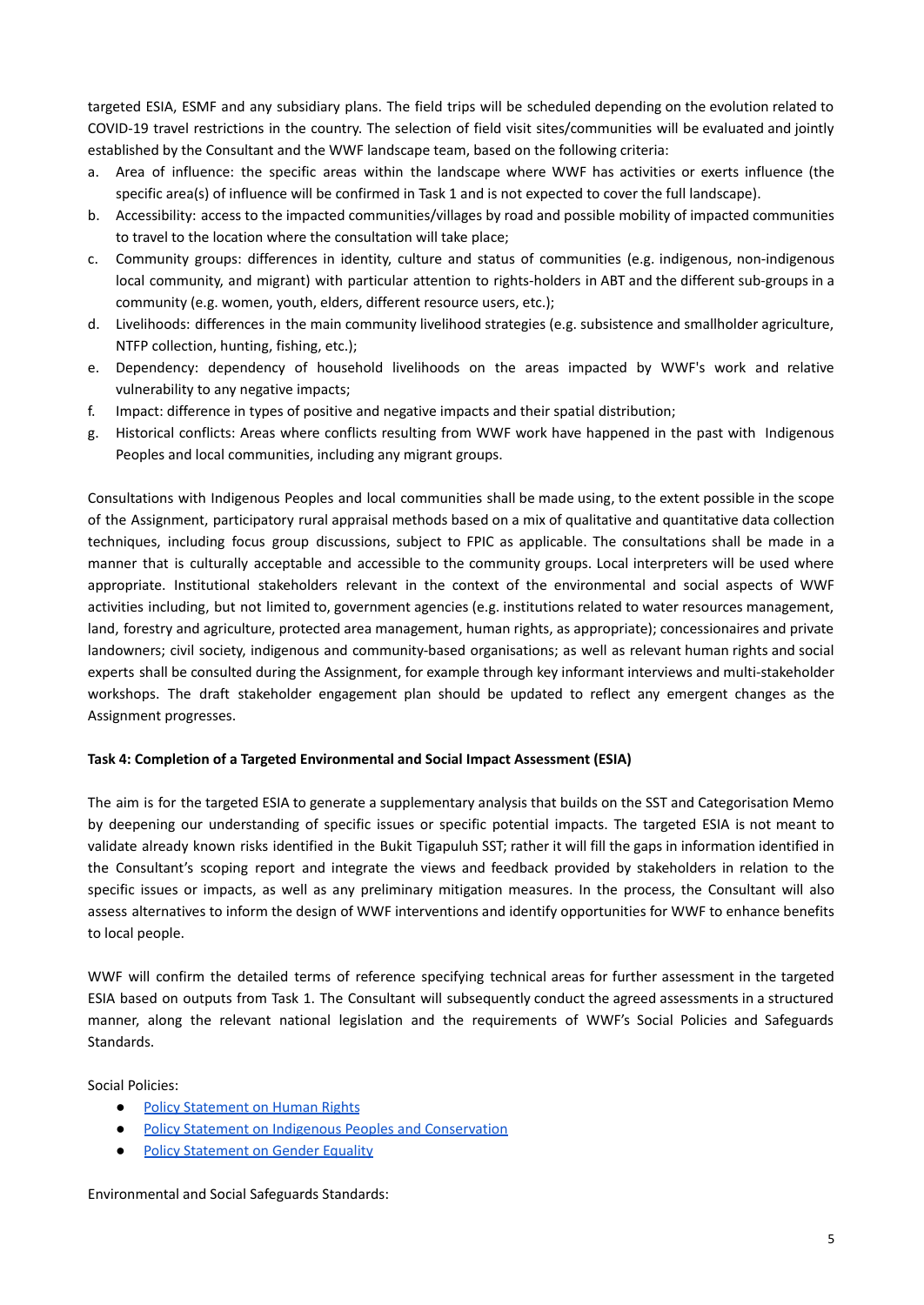- Standard on Stakeholder [Engagement](https://wwfint.awsassets.panda.org/downloads/wwf_standard_on_stakeholder_engagement_consultation_draft.pdf)
- Standard on Grievance [Mechanism](https://wwfint.awsassets.panda.org/downloads/wwf_standard_on_grievance_mechanisms_consultation_draft.pdf)
- Standard on Restriction of Access and [Resettlement](https://wwfint.awsassets.panda.org/downloads/wwf_standard_on_restriction_of_access_and_resettlement_consultation_draft.pdf?type1=%2F)
- Standard on [Indigenous](https://wwfint.awsassets.panda.org/downloads/wwf_standard_on_indigenous_peoples_consultation_draft.pdf?type1=%2F) Peoples
- Standard on [Community](https://wwfint.awsassets.panda.org/downloads/wwf_standard_on_community_health_safety_and_security_consultation_draft.pdf) Health, Safety and Security
- Standard on [Protection](https://wwfint.awsassets.panda.org/downloads/wwf_standard_on_protection_of_natural_habitat_consultation_draft.pdf) of Natural Habitats
- Standard on Pest [Management](https://wwfint.awsassets.panda.org/downloads/wwf_standard_on_pest_management_consultation_draft.pdf)
- Standard on Cultural [Resources](https://wwfint.awsassets.panda.org/downloads/wwf_standard_on_cultural_resources_consultation_draft.pdf)

During field visits attention should also be paid to the views of the local public on environmental, cultural heritage and social impacts that could be imposed by WWF interventions in the landscape and/or those impacts which are already observable on the ground. Further technical guidance about the targeted ESIA is outlined in the Annex.

## **Task 5: Development of the Environmental and Social Mitigation Framework (ESMF)**

The ESMF serves as a framework for managing and mitigating the environmental and social risks and impacts associated with implementing WWF activities in the landscape. Its content and direction will depend on the findings from preceding Tasks in combination with learning and feedback gained from field visits and engagement with stakeholders and rights-holders.

To prepare the ESMF, the Consultant will:

- a. Update the Bukit Tigapuluh landscape profile (landscape boundaries, inventory and spatial distribution of WWF activities, confirm the area of influence (i.e. zone of impact) for the purposes of WWF's ESSF, material environmental and social risks and related impacts, etc.) based on learning from preceding tasks;
- b. Propose a set of mitigating actions that have been specifically designed to avoid and address the potential adverse impacts of WWF's interventions highlighted by the preceding Tasks, and describe any underlying assumptions or caveats as the case may be. As the Orang Rimba and Talang Mamak live in areas that overlap with ABT, the Consultant will prepare an Indigenous Peoples Plan (IPP) for ABT as an integral component of the ESMF;
- c. Highlight opportunities for WWF to enhance benefits to Indigenous Peoples and local communities;
- d. Finalise the stakeholder analysis and stakeholder engagement plan for the landscape, including a specific focus on rights-holders in ABT and a process for FPIC if one is not already in place, in which key roles and responsibilities are clearly defined taking into account the roles of duty-bearers, WWF, etc.;
- e. Propose a landscape-level grievance mechanism and complaints resolution process that is aligned with the Standard on Grievance Mechanism;
- f. Determine institutional requirements (e.g. in terms of capacity, partners, resources, etc. that need to be in place) for ensuring that the mitigative responses are made effectively and in a timely manner, and describe the means for meeting those requirements (including an indicative budget, timeline and clear responsibilities); and
- g. Propose progress and outcome indicators for monitoring the avoidance and mitigation measures, an estimate of the time period required for respective measures to become effective, and a recommendation for the frequency of status monitoring and review.

The ESMF shall be developed in close cooperation with the WWF landscape team. Further technical guidance on the components of the ESMF can be found in the Annex.

## **DELIVERABLES**

The Consultant shall deliver the following outputs for the review and approval of WWF:

**Deliverable 1:** At the start of the Assignment and prior to commencement of work, the Consultant shall submit a detailed, time-bound work plan for the Assignment that refers to the Tasks described in this ToR and any amendments identified by the Consultant, including accompanying justifications. Any changes made to the Tasks in this ToR must be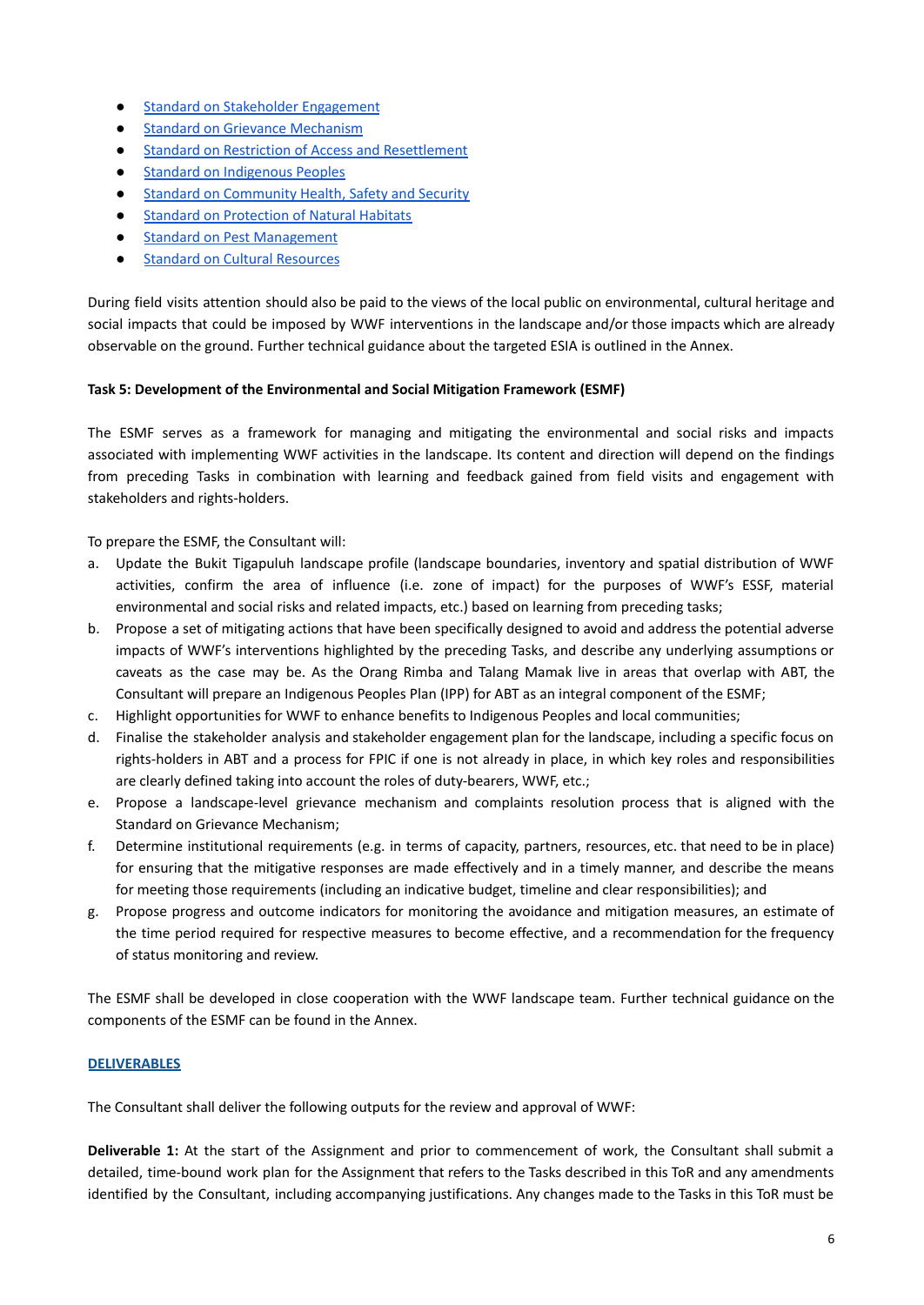approved by the contracting party at WWF prior to starting the work. The work plan will be subject to routine review with WWF during the Assignment and adapted to reflect any change of circumstance.

**Deliverable 2:** A scoping report that presents a consolidated summary of the environmental and social risks related to the implementation of WWF interventions in the context of the Bukit Tigapuluh landscape. The report will:

- a. Confirm the boundary of WWF's Bukit Tigapuluh landscape, update the inventory and spatial distribution of WWF's activities, and confirm the area of influence (i.e. zone of impact) for the purposes of WWF's ESSF;
- b. Discuss the environmental and social risks, including any assumptions and caveats that may underlie its analysis, and outline any additional or supplementary assessments that will be required to close information gaps in order to develop the ESMF. This will include a specific focus on the situation of rights-holders and land tenure in ABT;
- c. Describe how its findings update the existing SST by detailing any gaps and/or new information, and include a 1-page addendum that points to where content in the existing Categorisation Memo could require revision or update as a result; and
- d. Include a process report that documents the preparation, participation and outcomes of the virtual kick-off meeting.

**Deliverable 3:** A mission plan that draws on the recommendations of the scoping report and will:

- a. Propose the detailed terms of reference specifying technical areas for further assessment in the targeted ESIA;
- b. Propose the schedule for field visits and activities, describing how these align with the draft stakeholder engagement plan (Deliverable 4); and
- c. Update the work plan for the Assignment accordingly.

**Deliverable 4:** A draft stakeholder engagement plan that contains:

- a. A consolidated and up-to-date stakeholder analysis for the landscape;
- b. A list of stakeholders to be consulted virtually and/or during field visits (including checklists, questionnaires, guiding questions for assessing risks and impacts and identifying preliminary mitigation measures - in English and Bahasa Indonesia); and
- c. A specific process for FPIC in respect of Indigenous Peoples in this landscape, if one is not already in place, in which key roles and responsibilities are clearly defined taking into account the roles of duty-bearers, WWF, etc.

**Deliverable 5:** A targeted ESIA report and annexes in English and Bahasa Indonesia that will be structured in line with guidance presented in the Annex. Specifically, the draft and final versions of the report will:

- a. Address the assessments specified in the detailed terms of reference for Task 4;
- b. Confirm the specific area of influence (i.e. zone of impact) related to the implementation of WWF's interventions in the Bukit Tigapuluh landscape and provide a consolidated summary of each identified potential negative environmental and/or social impact that may arise as a result of WWF's activities in this landscape. The potential impacts should be ranked according to the severity of impact and likelihood of occurrence, organised by the activity that has raised the risk(s) which triggered the corresponding Substantive Standard(s), and specify who and/or what would be negatively impacted (stakeholder or rights-holder group, species, habitats, etc.) by that activity;
- c. Include a process report that documents the stakeholder engagement activities conducted during the targeted ESIA, including documentation of FPIC where applicable, and a description of how stakeholder views have influenced the targeted ESIA; and
- d. Include a companion non-technical summary of the final targeted ESIA report in a locally appropriate language and format for Indigenous Peoples and local communities in the landscape.

**Deliverable 6:** An ESMF for the landscape, including annexes, in English and Bahasa Indonesia that will be structured in line with guidance presented in the Annex. Specifically, the draft and final versions of the ESMF will include:

a. An updated Bukit Tigapuluh landscape profile (landscape boundaries, inventory and spatial distribution of WWF activities, confirmed area(s) of influence (i.e. zone of impact) for the purposes of WWF's ESSF, material environmental and social risks and related impacts, etc.);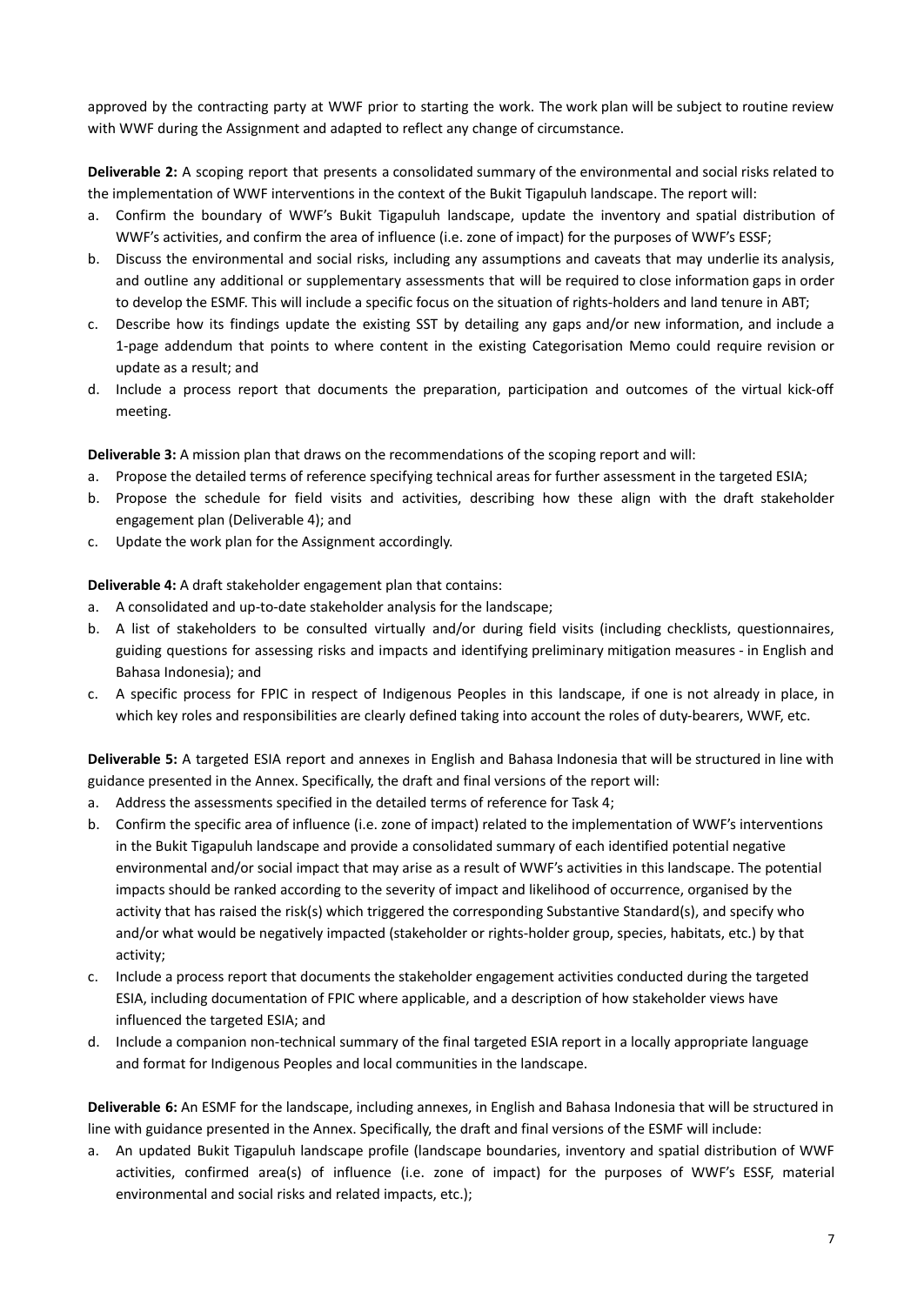- b. A final stakeholder analysis and final stakeholder engagement plan for the landscape that is updated upon completion of the targeted ESIA and ESMF;
- c. An Indigenous Peoples Plan for ABT that will, amongst others, specify a process for FPIC if one is not already in place, in which key roles and responsibilities are clearly defined taking into account the roles of duty-bearers, WWF, etc;
- d. A process report that documents the stakeholder engagement activities conducted throughout the Assignment, including documentation of FPIC where applicable, and a description of how stakeholder views have influenced both the targeted ESIA and ESMF; and
- e. A companion non-technical summary of the final ESMF, which includes mitigation plans at activity-level, in a locally appropriate language and format for Indigenous Peoples and local communities in the landscape.

All draft versions of the deliverables will be reviewed by the contracting party at WWF and the safeguards team at WWF International. Requested changes shall be duly considered by the Consultant in developing the final versions. After approval of final versions is granted by WWF, the Consultant shall submit the final documents in PDF and Word format in the required languages, in addition to any datasets in Excel and GIS shapefiles of maps.

The following deliverables will be disclosed to key local stakeholders including Indigenous Peoples and local communities in areas where WWF has activities in the landscape:

- The non-technical summary of the final targeted ESIA report;
- The non-technical summary of the draft and final ESMF, which includes mitigation plans at activity-level.

The Consultant shall prepare the relevant documents to satisfy disclosure requirements: a form that is targeted to the audience in the appropriate language and channels of communication, in a culturally appropriate, non-discriminatory, and gender-sensitive manner, and in a tone that is free of external manipulation, intimidation or coercion. Disclosure of the above documents will be led by WWF with support from the Consultant and take place at least 45 days prior to the document being finalised, with due consideration to feedback received or concerns raised.

The final ESMF and Stakeholder Engagement Plan will be publicly disclosed on the WWF website.

## **PROJECT MANAGEMENT**

The Consultant shall manage the Assignment to ensure that the tasks are delivered to the agreed schedule and that these meet the standards set out for the Assignment. The Consultant shall be responsible for making all travel related arrangements, including visas, entry permits, and meeting all prevailing COVID-19 travel requirements in Indonesia and return journey to the country where the Consultant's team is based if from outside of Indonesia.

Core project management includes:

- a. Management of the Consultant's team;
- b. Communication activities with the WWF key contacts, and other parties as required;
- c. Regular reporting on schedule, budget and progress of the Assignment; and
- d. Health and Safety and logistical planning for the Assignment.

#### **TEAM AND QUALIFICATIONS**

The project team proposed by the Consultant and their qualifications have to reflect the scope of services and show excellent technical and professional qualifications. The team leader(s) should have demonstrable professional experience, language skills and relevant experience in the region. The Consultant shall provide a description of tasks to be performed by each team member as well as details on the selection and experience of the proposed members with regard to their task(s). WWF anticipates that proposed team members will include local experts who are nationals of Indonesia with (1) sound expertise of the country context and (2) expert knowledge of the Bukit Tigapuluh landscape and the communities who reside within it.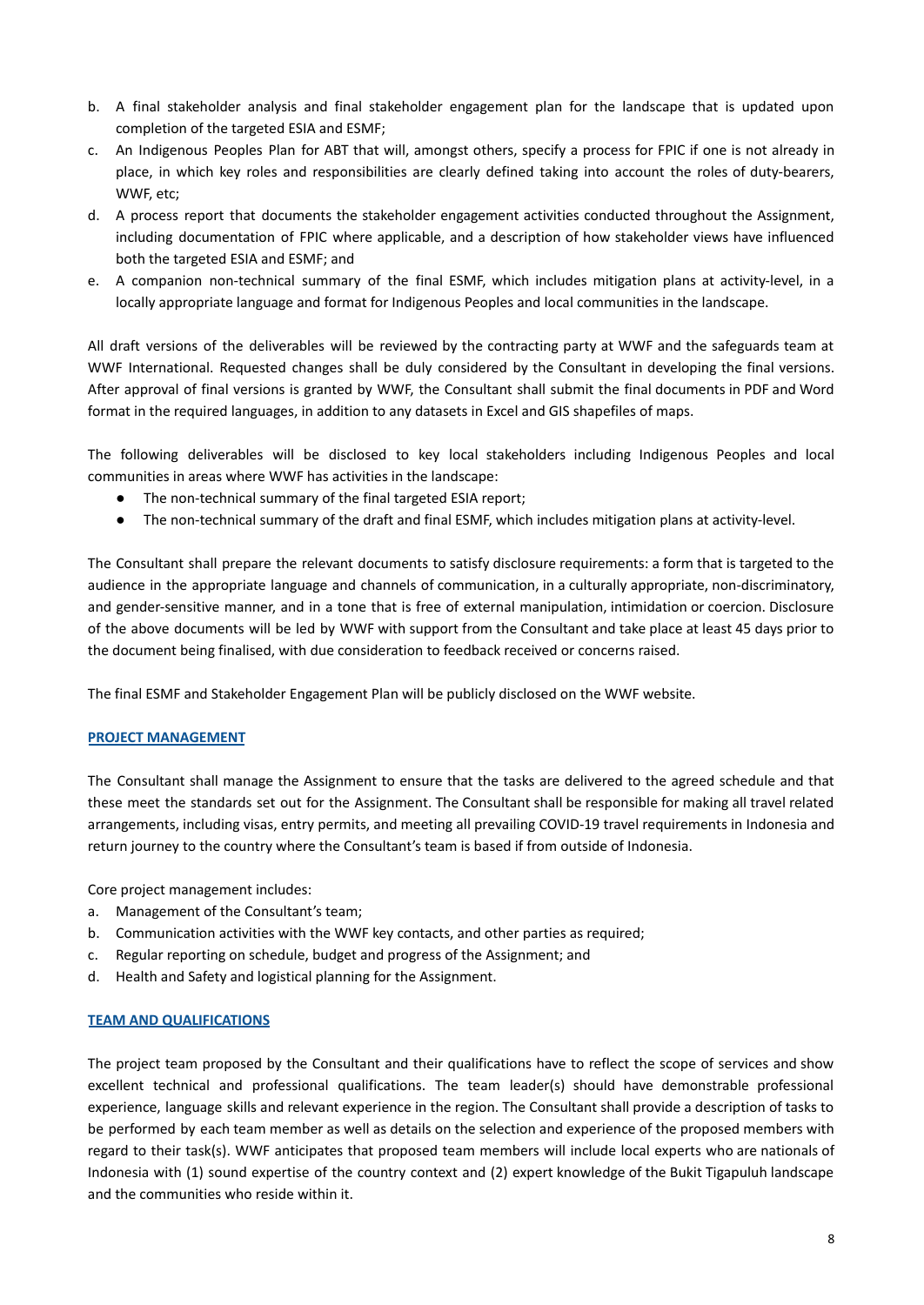The Consultant shall provide updated curricula vitae (CV) of the proposed international and local team members. Please note that key team members presented in the Consultant's proposal shall not be replaced without the prior approval of WWF.

## **BUDGET**

The Consultant shall estimate the human and other resources that will be required to complete Tasks 1 to 5. The Consultant will specify, amongst others, the budget estimate for the following items: field travel in Indonesia (e.g. vehicle hire, field accommodation, etc.); meetings and workshops for stakeholder engagement in Indonesia (e.g. community workshops, meeting packages, venue hire, etc.); translation (English and Bahasa Indonesia) of materials; and hiring of local interpreters where required. Due to the ongoing COVID-19 situation, the budget estimate for Tasks 1 and 2 can be assessed and submitted as a distinct sub-budget (for desk-based work and virtual consultations). The financial offer(s) shall include all costs for elaboration of works, as described above, including travel costs.

## **REQUEST FOR PROPOSALS**

On the basis of these ToRs, the Consultant shall prepare a proposal that covers:

- Proposed tasks and outputs (methodology);
- Team composition, including summary of expertise and experience;
- Tentative work schedule (activities and milestones);
- Estimated level of effort;
- Estimated travel costs (itemised flights, overland travel and logistics, per diem);
- The availability to sign a Non-Disclosure Agreement.

The proposal will have to be submitted by 17.00 (WIB, GMT +7) on Monday, October 4th to the WWF International Safeguards Help Desk at: safeguardshelpdesk@wwfint.org.

## **PROPOSAL EVALUATION**

The proposal will be evaluated by WWF against the following criteria:

- Level of expertise and experience in implementing safeguards systems (e.g. GEF, IUCN, WB, IFC, others), including carrying out bespoke ESIA/SIAs and developing ESMFs/ESMPs;
- Level of expertise and experience in the countries and in the given landscapes;
- Any other relevant expertise and experience (e.g. FPIC, law enforcement, livelihoods, stakeholder engagement, participatory approaches, etc.);
- Language skills (including local languages);
- Overall quality of the proposal (incl. quality of the proposed methodology for stakeholder engagement);
- Cost i.e. value for money; and
- Availability.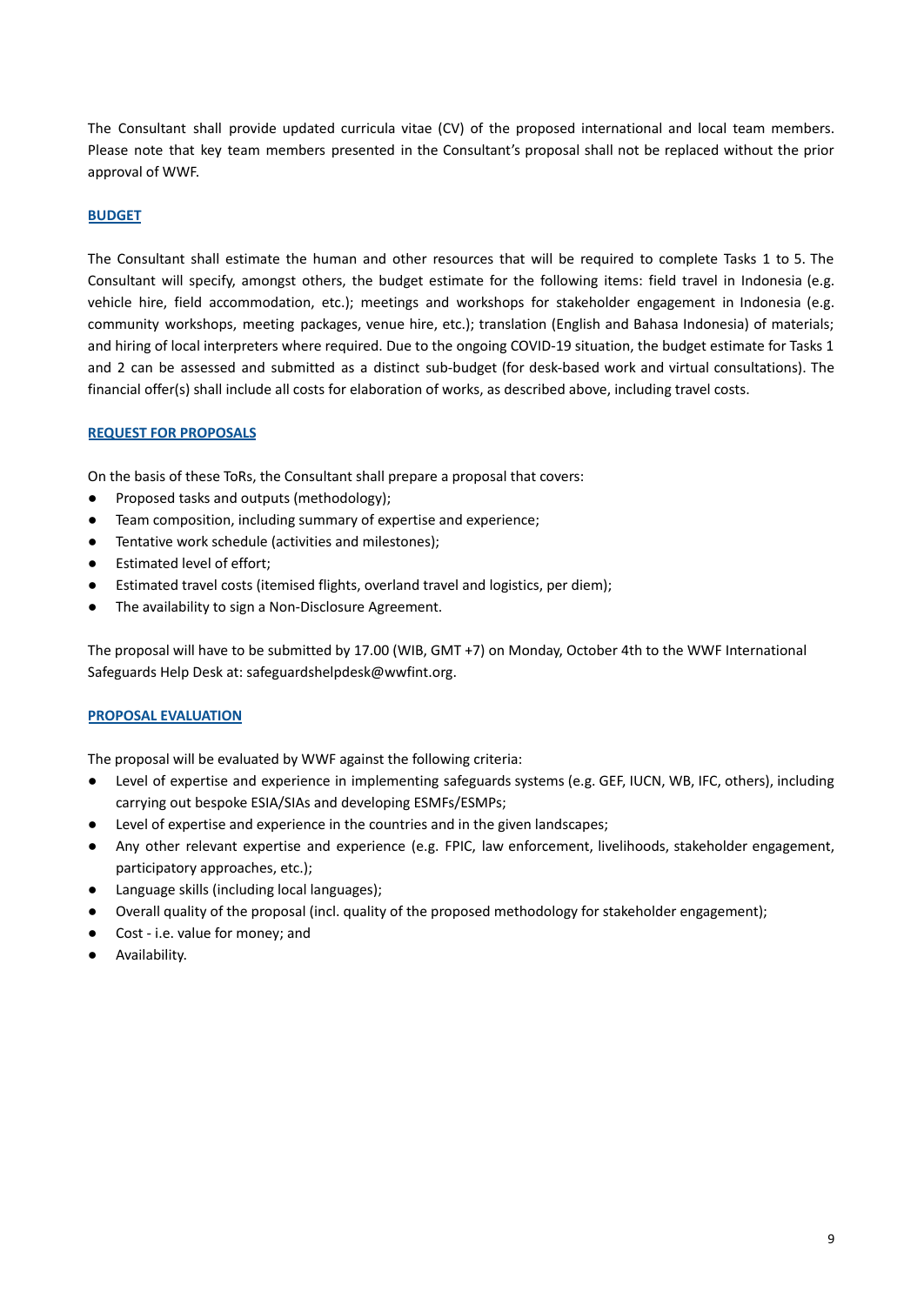## **ANNEX**

## **WWF ENVIRONMENTAL AND SOCIAL SAFEGUARDS FRAMEWORK: TECHNICAL GUIDANCE**

WWF has long recognised that planetary health and community well-being are interlinked at the heart of sustainable development. Our Social Policies ensure we help promote and respect human rights, encourage good governance and protect the vulnerable in all WWF activities. For our field-based work (the landscapes and seascapes where WWF is active), we implement these policies through WWF's [Environmental](https://wwfint.awsassets.panda.org/downloads/wwf_environmental_and_social_safeguards_framework_consultation_draft.pdf?type1=%2F) and Social Safeguards Framework (ESSF).

The ESSF provides an institutional mechanism to manage the environmental and social risks of WWF's work, helps deliver better conservation outcomes, and aims to enhance the social well-being of local communities in the places where WWF operates. The ESSF is designed to shape project design, implementation, monitoring and evaluation to secure better conservation by identifying and addressing environmental and social risks, mindful of the different challenges and needs in different parts of the world. It supports the systematisation of good governance practices to achieve respect of human rights, transparency, non-discrimination, public participation, and accountability, in the context of conservation work implemented or supported by WWF, among other goals. WWF's ESSF has been designed to meet the specific needs of WWF, which is a global network of independent NGOs that operate under a common licensing agreement and brand, and that pool funds to advance common conservation objectives.

The ESSF was adopted by the Board of WWF International and the WWF Network Executive Team (NET) in June 2019, to ensure consistent, comprehensive application of safeguards across the entire WWF Network.

#### **SCOPE OF APPLICATION OF THE WWF ESSF**

Safeguards play a vital role in achieving [WWF's](https://help.worldwildlife.org/hc/en-us/articles/360007905494-WWF-s-Mission-Vision) vision. They guide how we engage Indigenous Peoples and local communities to plan and manage our work to improve and protect their lives, rights and livelihoods while conserving nature and wildlife. WWF interventions in landscapes and seascapes (hereafter collectively referred to as "landscapes") are expected to yield positive environmental and social outcomes. The implementation of some conservation activities have the potential to result in unintended negative impacts, which makes it crucial to effectively apply safeguards to identify, avoid and mitigate these impacts. Assessment of environmental and social impacts and the subsequent preparation of appropriate mitigation plans in a participatory manner, is an essential part of this. WWF uses the ESSF to identify, avoid and mitigate these risks, uphold human rights, and ensure conservation projects deliver better outcomes for communities and nature. We apply safeguards in the design, implementation, and monitoring of all of our activities.

#### **STRUCTURE OF THE WWF ESSF**

The Social Policies guide ESSF implementation. They are:

- **Policy [Statement](https://wwfint.awsassets.panda.org/downloads/wwf_policy_statement_on_human_rights_consultation_draft.pdf) on Human Rights**
- Policy Statement on Indigenous Peoples and [Conservation](https://wwfint.awsassets.panda.org/downloads/wwf_policy_on_indigenous_people_and_conservation_consultation_draft.pdf)
- Policy [Statement](https://wwfint.awsassets.panda.org/downloads/wwf_policy_on_gender_equality_consultation_draft.pdf) on Gender Equality

The ESSF is composed of 9 Safeguards Standards, of which there are 3 Process Standards and 6 Substantive Standards.

The Process Standards are applied in all mitigation planning. They are:

- [Environmental](https://wwfint.awsassets.panda.org/downloads/wwf_standard_on_risk_management_consultation_draft.pdf?type1=%2F) and Social Risk Management
- Stakeholder [Engagement](https://wwfint.awsassets.panda.org/downloads/wwf_standard_on_stakeholder_engagement_consultation_draft.pdf)
- Grievance [Mechanism](https://wwfint.awsassets.panda.org/downloads/wwf_standard_on_grievance_mechanisms_consultation_draft.pdf)

The Substantive Standards are applied selectively when triggered. They are:

**Restriction of Access and [Resettlement](https://wwfint.awsassets.panda.org/downloads/wwf_standard_on_restriction_of_access_and_resettlement_consultation_draft.pdf?type1=%2F)**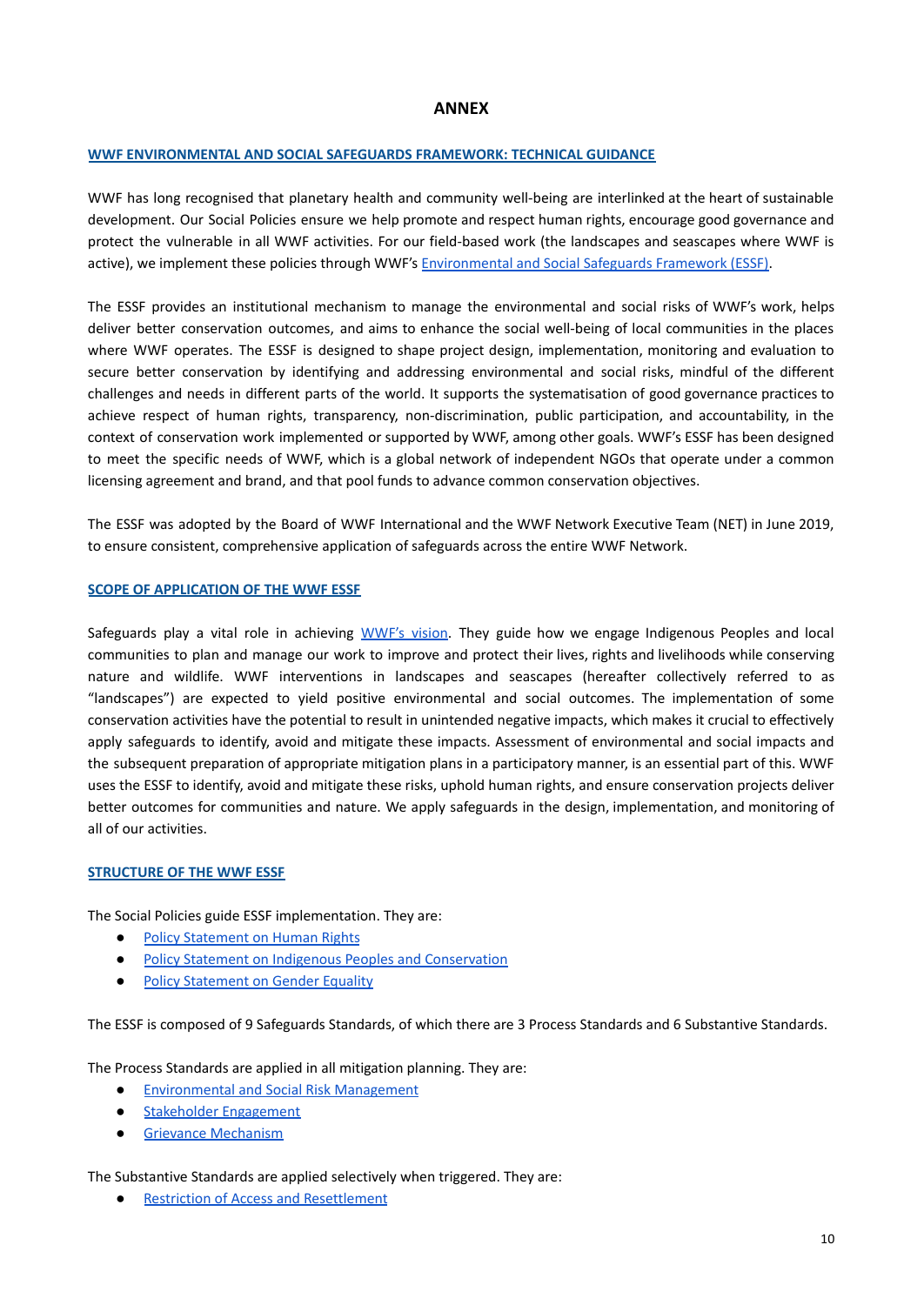- [Indigenous](https://wwfint.awsassets.panda.org/downloads/wwf_standard_on_indigenous_peoples_consultation_draft.pdf?type1=%2F) Peoples
- [Community](https://wwfint.awsassets.panda.org/downloads/wwf_standard_on_community_health_safety_and_security_consultation_draft.pdf) Health, Safety and Security
- [Protection](https://wwfint.awsassets.panda.org/downloads/wwf_standard_on_protection_of_natural_habitat_consultation_draft.pdf) of Natural Habitat
- Pest [Management](https://wwfint.awsassets.panda.org/downloads/wwf_standard_on_pest_management_consultation_draft.pdf)
- Cultural [Resources](https://wwfint.awsassets.panda.org/downloads/wwf_standard_on_cultural_resources_consultation_draft.pdf)

In practical terms, the framework for managing environmental and social risks is built by following several structured processes that, implemented together, ensure compliance with the Social Policies and Safeguards Standards. This means:

- A process is implemented to identify, avoid and manage negative environmental and social impacts (the objective of the present consultancy);
- A process is implemented to engage stakeholders on a continuous basis, document and integrate their feedback into program and project design and implementation;
- A process is implemented to set up an accountability and grievance redress mechanism; and
- A process is implemented to ensure regular disclosure of information to stakeholders.

## **STEPS OF THE ESSF**

Application of the ESSF follows the same steps in environmental and social risk management whether applied to the project management cycle or at the landscape level as shown in the Figure below. The process is outlined in the Standard on [Environmental](https://wwfint.awsassets.panda.org/downloads/wwf_standard_on_risk_management_consultation_draft.pdf?type1=%2F) and Social Risk Management.



## **ENVIRONMENTAL AND SOCIAL RISK SCREENING AND CATEGORISATION**

All projects and landscapes in which WWF works must be screened to (1) identify potential negative social or environmental impacts and (2) identify opportunities to strengthen design or implementation. This usually takes place at the design stage for projects while for landscapes the screening will cover all ongoing activities/projects in that landscape. The risk screening is conducted by the relevant WWF team who will use the WWF Safeguards Screening Tool (SST) to identify and analyse any potential negative environmental or social impacts that could arise from the implementation of WWF's interventions in this landscape. The SST is designed to guide teams through a structured and detailed environmental and social risk screening of all WWF activities in the landscape against requirements in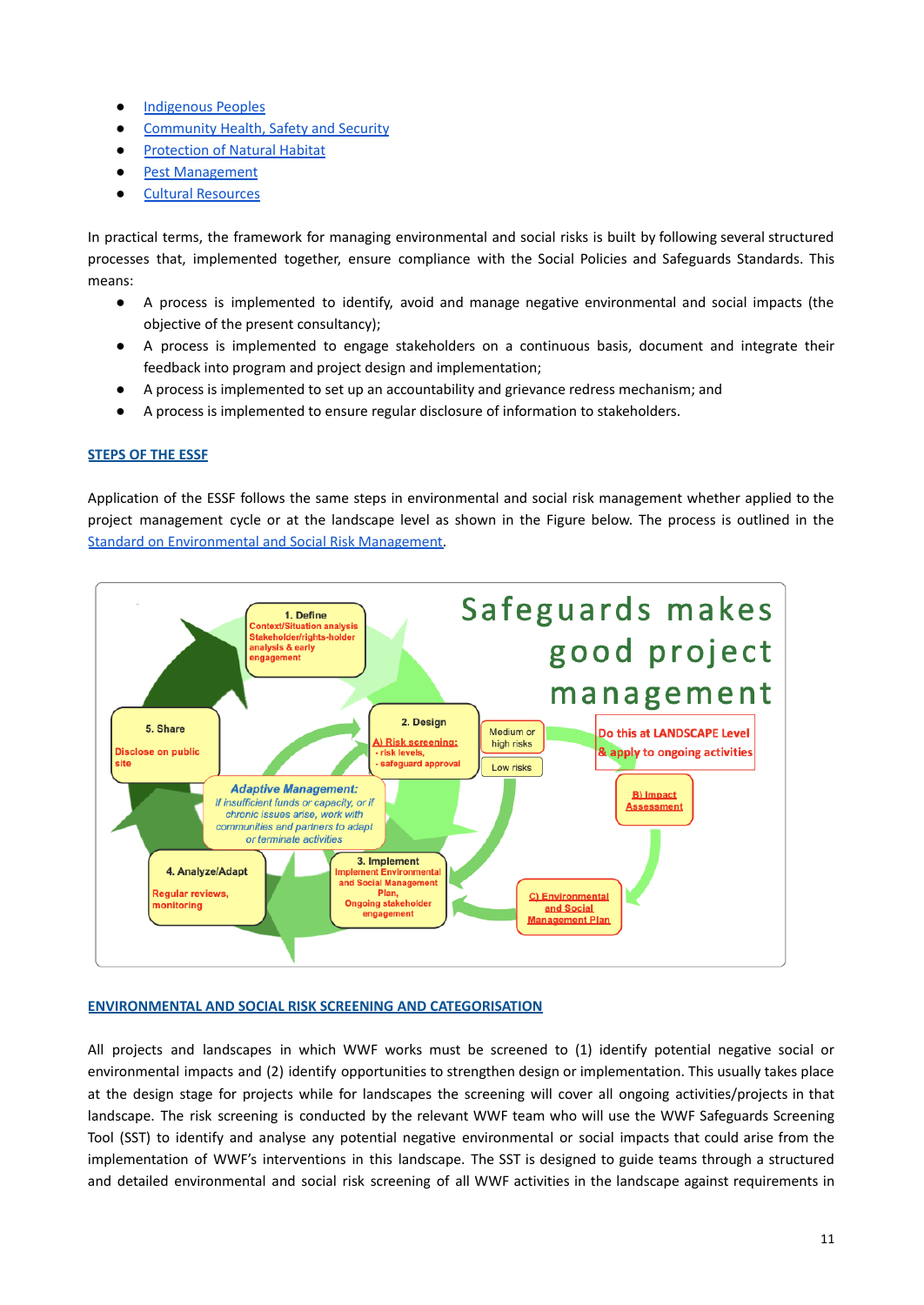WWF's Social Policies and Safeguards Standards, taking into account how the implementation of activities may intersect with the political, environmental, economic, and socio-cultural context of the landscape.

A landscape screening is led by the WWF landscape lead (i.e. the person appointed by the WWF office to oversee ESSF implementation in this landscape) working with their team. The landscape team is responsible for consulting with relevant safeguards staff or other staff accredited for quality assurance to ensure that the analysis it provides considers all possible impacts and associated risks and meets WWF's Social Policies and Safeguards Standards. Beyond screening the activities themselves, screening (i.e. due diligence) is also undertaken on partners and context, i.e. socio-political and other 'enabling environment' factors that influence implementation.

Once completed, the SST is submitted to a WWF accredited Environment and Social Safeguards Reviewer, who will analyse the document, ensure the screening is comprehensive or identify information gaps that need to be addressed, take account of all likely risks, assign the risk category to the landscape, and when satisfied, approve. The Safeguards Reviewer will subsequently complete the landscape Categorisation Memo that assigns a risk category to the landscape and summarises the potential negative impacts identified in the SST. The Categorisation Memo will also clarify whether any additional assessment is required, and if so, the scope and content of such.

A reviewed screening will result in the landscape being categorised as:

- **High Risk** Potential for significant adverse social or environmental impacts at scale or have compound, multiple risks including the potential for human rights abuses. These include activities that: trigger multiple safeguards standards with no pre-existing mitigation; activities that are proposed in fragile or conflict- or violence-affected states; or regions of states that have a history of systemic human rights abuses;
- **Medium Risk** Potential adverse social and/or environmental impacts; or
- **Low Risk** Likely to have minimal to no adverse social and environmental impacts (there is no requirement to undertake any further impact assessment or develop a mitigation framework in low risk landscapes unless new activities with a different risk profile are proposed for the landscape).

Landscapes categorised as High or Medium risk are required to complete the next steps which entail the conduct of further assessments if required to close information gaps or explore impacts in more depth (e.g. targeted Environmental and Social Impact Assessment (EIA) or Social Impact Assessment (SIA)), and mitigation planning (i.e. develop an Environmental and Social Mitigation Framework (ESMF) for the landscape). For landscapes that are categorised as **High Risk**, independent environmental and social safeguards expertise must be engaged by WWF to lead further assessments and develop the ESMF and any subsidiary plans. This is where the present Assignment fits within this process.

Engaging stakeholders and rights-holders throughout all steps of screening, impact assessment and mitigation planning is essential and their feedback should be gathered not just on the potential negative impacts, but also on the design, execution and monitoring of mitigation measures.

## **STAKEHOLDER ANALYSIS FOR THE ESIA AND ESMF DEVELOPMENT PROCESS**

The stakeholder analysis is largely a desk-based review that builds as much as possible on information provided by WWF (e.g. risk screenings, situation analysis, records of past stakeholder analysis and engagement, baseline assessments etc.) and should be complemented with additional research (e.g. academic studies of the area, assessments by development institutions, NGOs, etc.).

The stakeholder analysis should identify the key stakeholder and rights-holder groups in the landscape that are likely to be directly or indirectly affected by WWF's interventions, as well as those who have an interest in any WWF intervention and/or the ability to influence its outcome, either positively or negatively. This is likely to include potentially affected communities, including Indigenous Peoples, civil society groups, the national government's relevant agencies, the private sector if locally active (e.g. logging companies). The Consultant should distinguish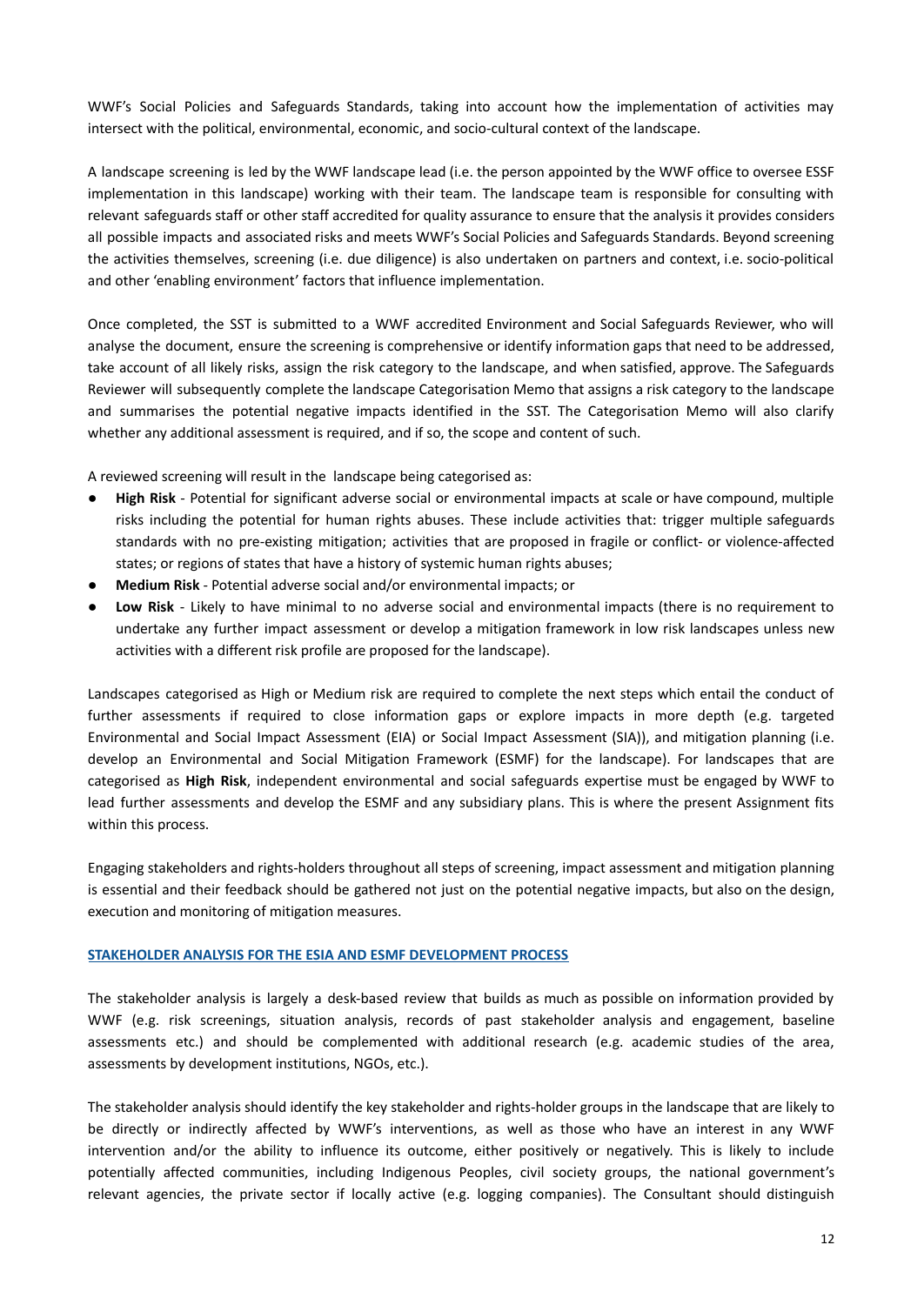between potentially affected stakeholders, rights-holders, and any other groups, and make use of any stakeholder analysis and engagement done previously by the WWF team to avoid duplication of effort.

The stakeholder analysis should include:

At a minimum:

- a. the number and location of relevant communities/villages/settlements (identified on the landscape map) that are potentially affected by WWF's interventions;
- b. Indigenous Peoples, other rights-holders and/or vulnerable groups (such as ethnic minorities not self-identifying as indigenous, undocumented peoples, etc.) should be identified. Where an ethnic or religious group has historically been or is currently being discriminated against by a dominant ethnic or religious group, this information should be considered as it is relevant to the development of the stakeholder engagement plan and to the development of appropriate mitigation measures;
- c. relevant governmental stakeholders (relevant ministry/agency(ies), local government, etc.;
- d. major private sector stakeholders (this could include logging/mining companies, agricultural producers or other representative bodies, cooperatives, etc.);
- e. local NGOs, including community-based organisations, active in the area or thematic issue; and
- f. WWF's positioning in the stakeholder matrix.

To the extent possible:

- a. demographic information on relevant stakeholders and rights-holders (gender, age, ethnicity);
- b. information on local institutions (customary or other) relevant for decision-making and conflict resolution; and
- c. groups relevant to religious and cultural elements in the landscape (e.g. cultural resources, sacred sites, burial grounds, etc.) as they are likely to affect and be affected by WWF's interventions.

Unless prior studies have been carried out, this information may need to be gathered during the stakeholder engagement process itself and a degree of flexibility will be required to adapt the stakeholder engagement activities so as to include the views of a diverse range of stakeholders (including rights-holders).

## **STAKEHOLDER ENGAGEMENT PLAN FOR THE ESIA AND ESMF DEVELOPMENT PROCESS**

As a result of the stakeholder analysis, a stakeholder engagement plan for the Assignment must be developed (both should be included in the annex to the ESMF). The aim of stakeholder engagement in this context is to develop a better understanding of stakeholders' and rights-holders' concerns and needs related to WWF's interventions in this landscape, and is the primary means to identify measures to mitigate negative impacts in a participatory manner. Implementing stakeholder engagement should comply with the Standard on Stakeholder [Engagement](https://wwfint.awsassets.panda.org/downloads/wwf_standard_on_stakeholder_engagement_consultation_draft.pdf). The Consultant should draw from program/project stakeholder engagement plans already developed by the WWF team to avoid duplication of effort.

Guidance for the development of a stakeholder engagement plan:

- a. At minimum two rounds of field visits should be carried out:
	- The initial round should be led by the Consultant with the support of qualified experts. The aim is to fill any gaps in stakeholder information identified during the stakeholder analysis stage, and gather stakeholder feedback on the perceived or anticipated impacts of WWF's interventions and potential ways to avoid or mitigate these impacts.
	- The subsequent round(s) of field consultations should aim to share results of the targeted ESIA and further discuss mitigation measures, institutional arrangements for implementation of the ESMF (including grievance mechanism), capacity building needs and possible monitoring and evaluation (including community feedback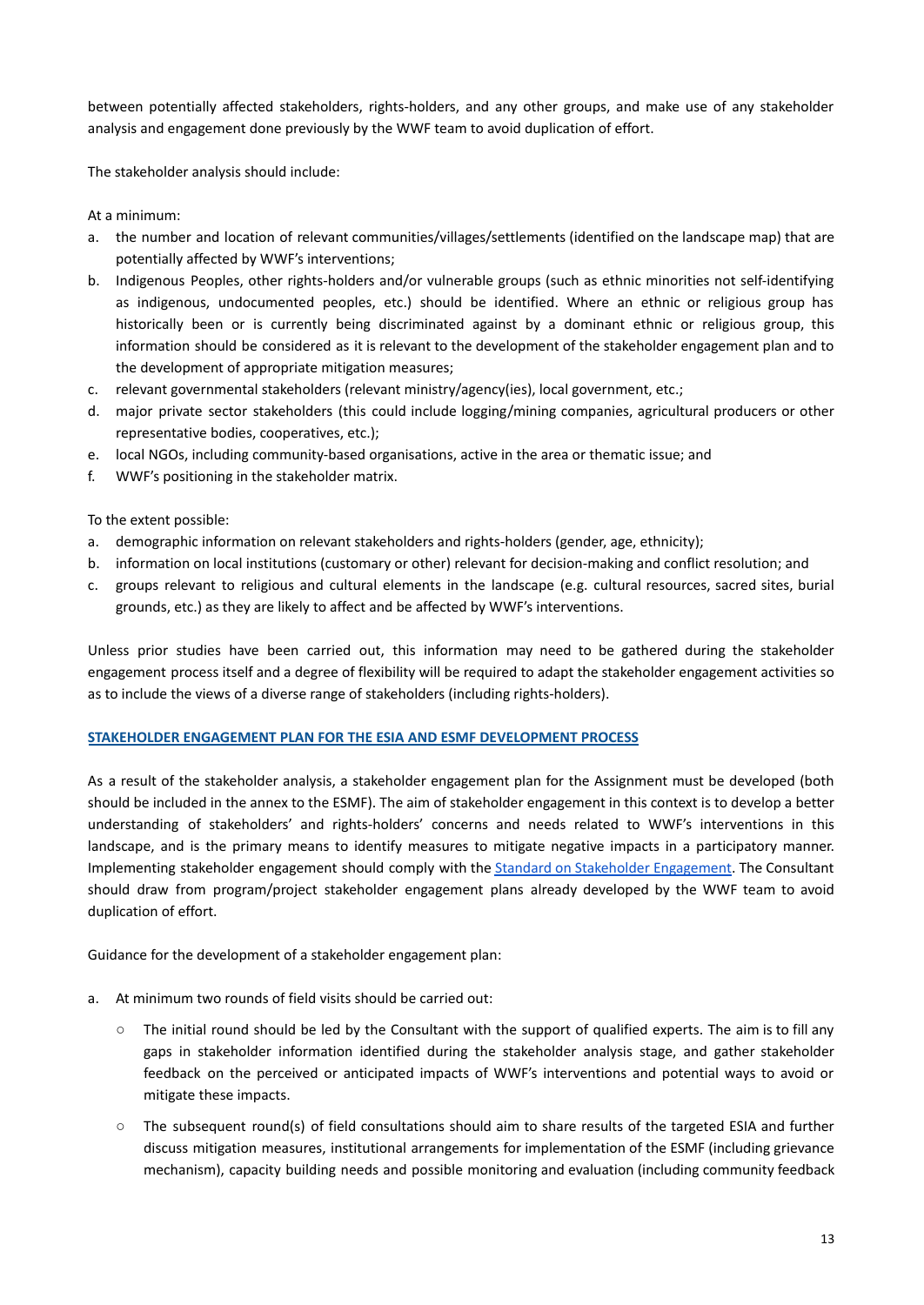on the implementation of WWF's interventions, which includes implementation of mitigation measures specified in the ESMF). This round could be led by WWF staff.

- b. Where Indigenous Peoples are involved, the right to Free, Prior and Informed Consent (FPIC) must be upheld. Where potentially affected peoples are not officially recognised as Indigenous, but are peoples who are historically, socially and culturally distinct and have customary practices that are inextricably linked to nature, the principles of FPIC will be extended to them. Where the requirement for FPIC applies, this must be reflected in the stakeholder engagement plan with sufficient time, resources and expertise allocated.
- c. To the extent possible, stakeholder engagement should be tailored to individual groups (non-discriminatory and gender inclusive), taking into account potential barriers to participation and their preferred or most culturally appropriate ways of communication
- d. Communication materials should be accessible and culturally appropriate, and delivered by persons who can effectively engage with the respective group(s) (i.e. by qualified experts and working with WWF field staff)
- e. The stakeholder engagement plan should also include the planned provisions on information disclosure (what information will be provided, frequency, format etc.).

## **TARGETED ENVIRONMENTAL AND SOCIAL IMPACT ASSESSMENT (ESIA)**

This step is intended to build on the SST and Categorisation Memo by conducting targeted assessments that deepen our understanding of specific issues or specific potential impacts in order to inform the subsequent ESMF, particularly in terms of designing risk-specific mitigation measures. The SST and Categorisation Memo will be the starting point for the Consultant and can be used to determine the type(s) of assessments required.

The level of detail of the targeted assessments will need to be discussed with the WWF contracting office. In order to effectively use resources, the Consultant should build on information gathered and studies already completed by WWF (e.g. socio-economic assessments, biodiversity monitoring reports, situation analysis) and complement these with field work as needed.

## **Structure of the targeted ESIA**

At minimum, the targeted ESIA (or SIA) should contain:

1. **A non-technical summary**, which summarises significant issues in a way that can be easily understood by a non-technical audience, in particular local stakeholders including Indigenous Peoples and local communities.

## **2. Landscape context**

- a. This section will be developed using documentation provided by WWF; and
- b. Include maps (sub-region, country, landscape).

#### **3. Methodology**

While the Consultant is required to propose a methodology for the targeted ESIA, as a matter of guidance:

- a. The targeted ESIA should be developed through a combination of desk-based study and stakeholder consultation (identification of impacts and design of mitigation measures). See section on references/resources in this Annex;
- b. The availability of existing information will determine the additional assessments that need to be carried out by the Consultant, in discussion with WWF.

#### **4. WWF landscape governance structure**

Depending on the gaps identified in the SST, this section should explain in detail the governance/institutional arrangements in the landscape relevant to WWF's activities. This includes: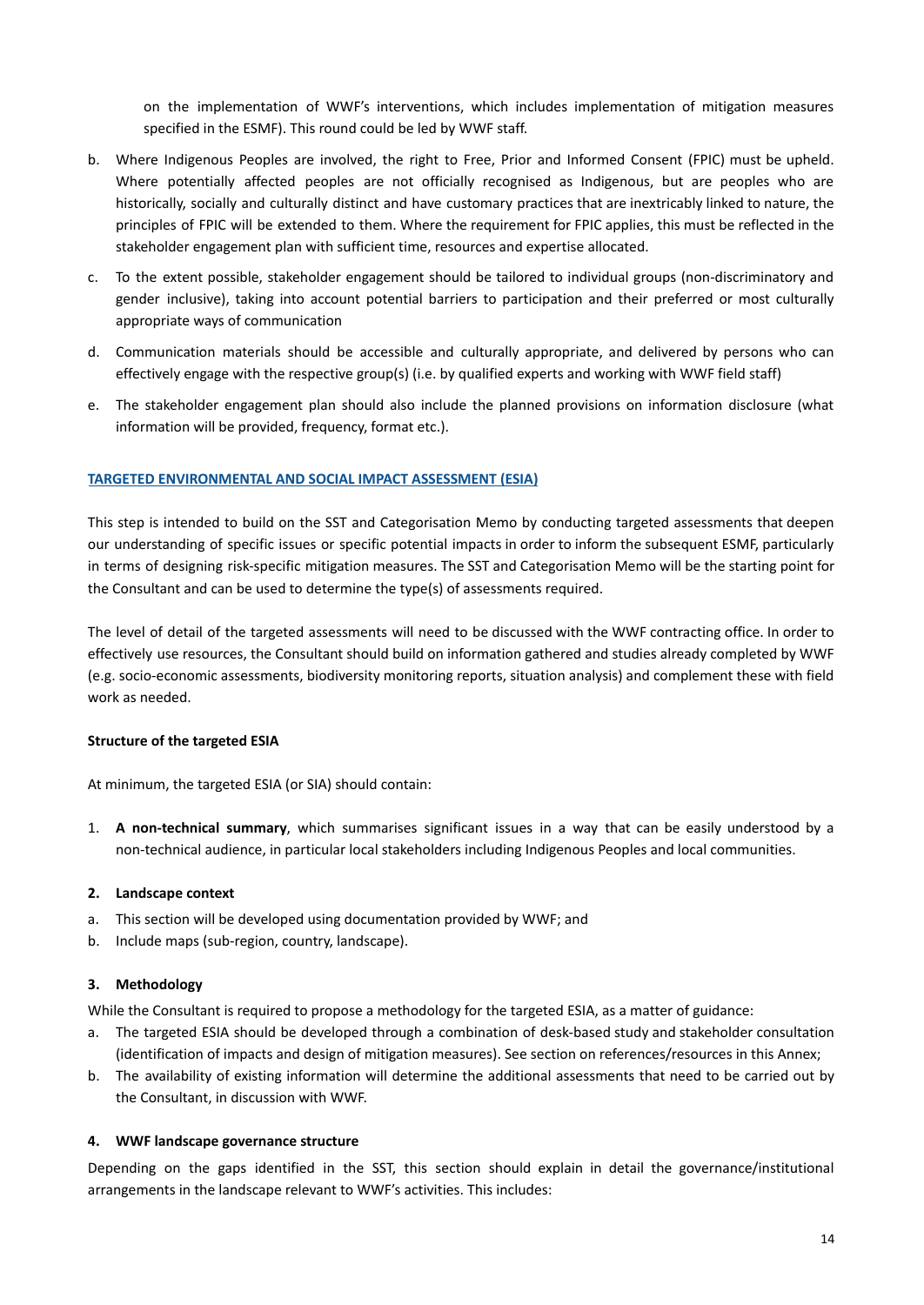- a. To the extent possible, explain the overarching programmatic structure (or lack thereof). This means explaining whether all activities are implemented as part of a coordinated programme or several uncoordinated projects (multiple donors);
- b. Roles and responsibilities of the various partners WWF is working with in the landscape (provide details of contractual agreements that may exist); and
- c. Financial organisation of the programme(s) in the landscape (if not 100% done by WWF, who has the authority to hire and fire staff, validate budgets and expenditure).

## **5. Socio-cultural, economic, historical and political context**

While some broader contextual information is necessary, the main analysis should focus on the immediate context of the landscape and be relevant to decisions about program/project design, operation, or mitigation measures. To the extent possible the Consultant should rely on secondary data and existing analyses carried out by the WWF team as a design step. This contextual information should ideally include:

## a. **Historical context** relevant to the landscape and potential impacts, including:

- Evolution of natural resource management regime in the country/landscape
- Property rights/tenure regime and degree of recognition of customary/communal rights
- Traditional organisational and decision-making structures;

## b. **Main economic activities and livelihood patterns** such as:

- Subsistence and commercial agriculture/hunting/fishing
- Degree of isolation from or integration in the market economy
- Degree of dependence on natural resources or on illegal activities such as poaching or illegal trade
- Where possible this should be detailed to the village level and be gender disaggregated, as well as distinguished between ethnic groups;

## c. **An overview of the social issues and risks faced by social groups**, including

- Issues related to access to infrastructure and social services as well as to capabilities and development opportunities
- This does not have to be detailed to the household or village level, but should enable the identification of the key socio-economic challenges faced by the local population and different social groups within (e.g. lacking health clinics, lack of schools, no access to markets for agricultural goods they produce etc.)
- Where one ethnic group has historically been discriminated against by the dominant group, describe this situation here;
- d. **Interests and developmental aspirations** of the different identified stakeholder groups and their attitudes toward sustainable natural resource management (can help with defining mitigation measures and could be discussed during stakeholder engagement);

## e. **Description of existing physical cultural resources** or sites where they may be present;

- f. **Existing or potential emerging conflicts** between or among social or ethnic groups or other stakeholders that are relevant to WWF's interventions, including:
	- Between different ethnic or religious groups
	- Between the government and local communities
	- Between local communities and the private sector (i.e. concession holders);

## 6. **Legal and institutional context**, including:

a. Relevant environmental legislation that applies to the landscape and WWF's interventions (national, sub-national and international, if applicable). This can include: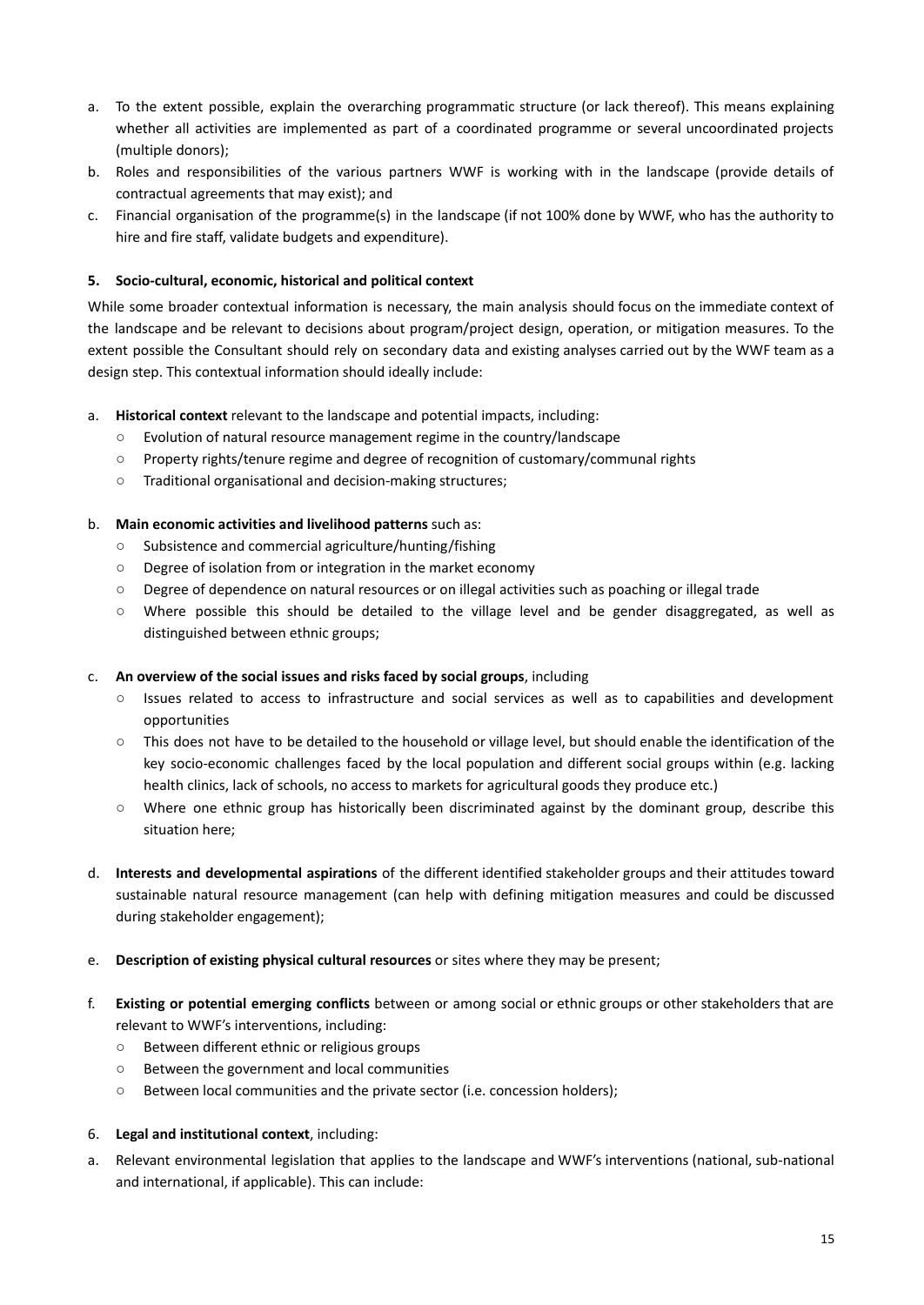- Those regulating natural resource management and conservation
- Procedures for obtaining management rights to protected areas
- Rules regulating the activities in the relevant sector (forestry, fisheries, commercial hunting, REDD+, etc.)
- National legislation regulating ESIA/SIA;
- b. Relevant laws and regulations that pertain to social matters, including:
	- Land ownership and tenure (access and use)
	- Indigenous Peoples (degree of recognition and rights)
	- Consultation, participation and/or Free, Prior and Informed Consent (primary and secondary legislation)
	- Gender;
- c. Administrative distribution within the landscape (relevant government institutions with jurisdiction over the landscape or activities in question) including:
	- Ministries
	- Agencies and local offices
	- Relevant local/municipal government institutions, if applicable;
- d. Applicable environmental and social safeguards or requirements of any co-financing partners, especially where they go beyond the standards of national legislation; and
- e. Capacities and capacity issues of institutions relevant to the landscape and to impacts, including:
	- Land-use planning, availability of maps and data for policy-making and enforcement, in general and locally
	- Issues and constraints within existing institutions and in their relationships with each other that might present barriers for WWF's interventions in the landscape (such as lack of inter-institutional coordination among government ministries)
	- This will help identify where some of the main governance gaps are and help determine mitigation measures.

## 7. **Summary of WWF activities (implemented and supported) in the landscape**

Describe the activities that WWF supports and implements in the landscape (based on the information included in the SST and gaps identified during the review). For each activity describe:

- Who is the main implementing actor (WWF staff, consultants, eco-guards, sub-contracted NGO etc.); and
- The nature of the activity (law enforcement, biomonitoring, drafting land-use plans, etc.).

## 8. **Potential negative environmental and social impacts**

This section should confirm the specific area of influence (i.e. zone of impact) and provide a clear explanation of each identified potential negative environmental and/or social impacts that may arise as a result of the implementation of WWF's interventions in the context of the landscape. The impacts should **be organised by activity** (which should be spelled out) according to the corresponding risk(s) that have triggered any of the Substantive Standards. This section should also address the questions and gaps identified in the SST in relation to potential impacts.

This section should specify who and/or what would be negatively impacted (stakeholder or rights-holder group, species, habitats, etc.) by WWF's interventions, as well as the severity of impact and likelihood of occurrence. The potential impacts should be ranked according to the severity of impact and likelihood of occurrence (this can be done through a traffic light approach with definitions of how each level has been defined). Additional factors that should be considered in making this assessment are the relative vulnerability of specific groups, scale (i.e. localised or large scale) and irreversibility of negative impacts, and the cumulative and compound nature of the impacts.

The findings of this section will be a result of desk-based research by the Consultant COMBINED WITH inputs from stakeholder engagement. The targeted ESIA/SIA report should document the results of the consultations carried out with stakeholders and provide an explanation of how this feedback has been taken into account in identification and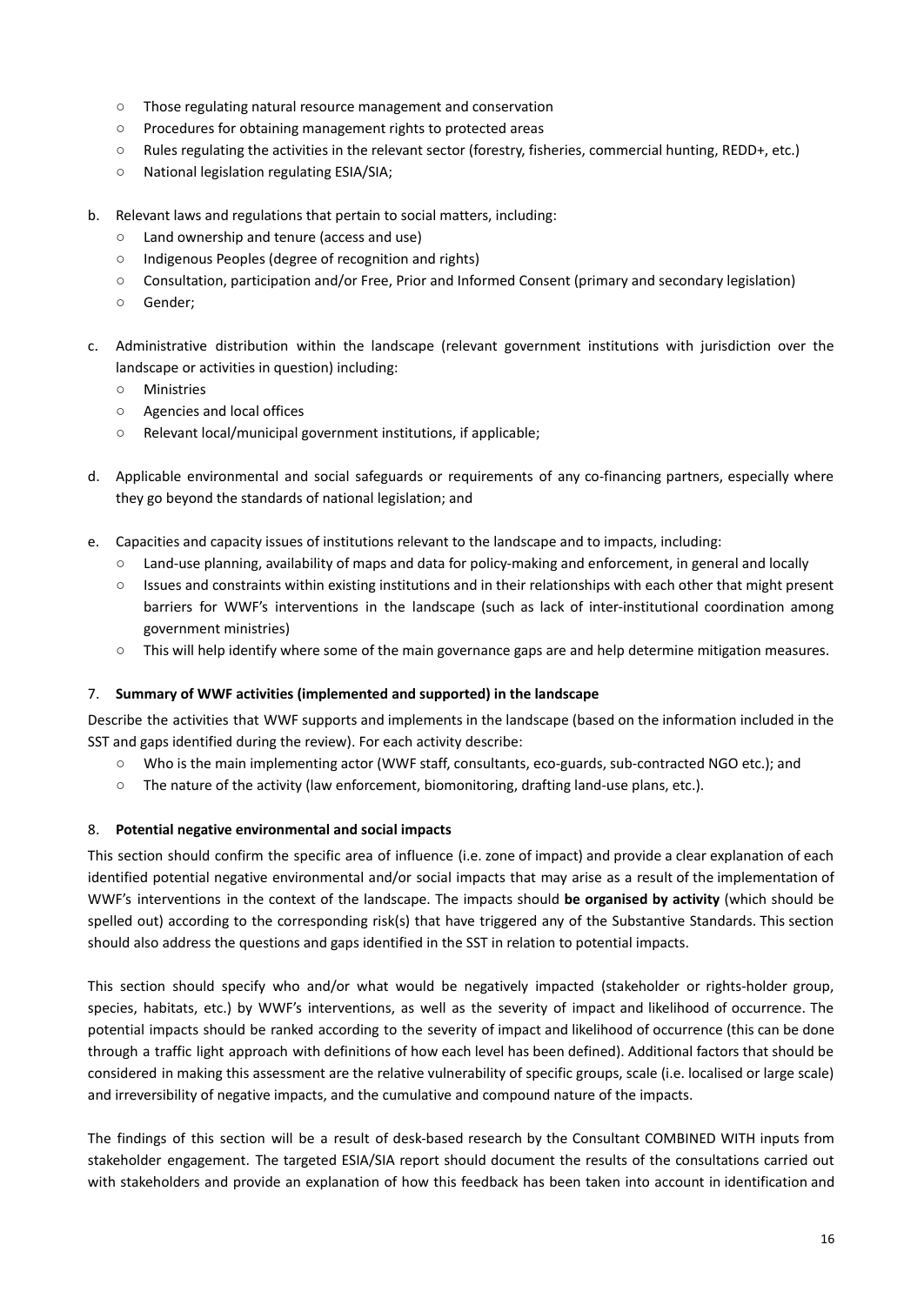prioritisation of impacts. The description should specify how women and vulnerable minorities, including Indigenous Peoples have been included in the consultation.

## **9. Possible mitigation measures**

In addition to the identification of potential negative impacts, the Consultant should identify preliminary avoidance and/or mitigation measures. As with the impacts, these suggestions should be the result of desk-based research by the Consultant COMBINED WITH inputs from stakeholder engagement. These will be further developed in the ESMF along with implementing arrangements (cost, timeline, capacity building, institutional arrangements etc.).

## **ENVIRONMENTAL AND SOCIAL MITIGATION FRAMEWORK (ESMF)**

For each significant impact identified in the targeted ESIA/SIA an appropriate mitigation strategy must be developed. First, all available options should be sought to avoid impacts (e.g. through adjustment of project/activity design, modification of protected area boundaries, etc.). If avoidance is not possible, a decision should be taken by WWF as to whether the activity should continue by taking actions to minimise the impact. If WWF intends to proceed, then measures to minimise the negative impacts should be identified through consultation and with the consent (including FPIC where applicable) of the potentially affected groups, ensuring that measures are locally relevant and viable by design. In addition to mitigation, opportunities for WWF to enhance benefits for Indigenous Peoples and local communities should be clearly identified.

At minimum, the ESMF should contain:

1. **A non-technical summary**, which summarises significant issues in a way that can be easily understood by a non-technical audience, in particular local stakeholders including Indigenous Peoples and local communities.

## 2. **Methodology**

## 3. **Analysis of the potential environmental and social impacts**

This section should summarise the conclusions of the targeted ESIA/SIA, analyse the main negative impacts that have been identified for mitigation including any underlying assumptions and caveats as the case may be. The Consultant should ensure compliance with the Social Policies and Safeguards Standards that relate to the identified impacts (e.g. Indigenous Peoples, Restriction of Access and Resettlement, etc.).

## **4. Proposed avoidance and mitigation measures (including procedures) for each identified impact**

Avoidance and mitigation measures should be technically and operationally feasible and culturally appropriate and specify the type of impact(s) it will address.

In addition to mitigation, opportunities for WWF to enhance benefits for Indigenous Peoples and local communities should be clearly identified.

## **5. Implementation arrangements (roles and responsibilities)**

The ESMF should provide a specific description of institutional arrangements and who is responsible for carrying out the avoidance, mitigation and monitoring measures.

## **6. Grievance mechanism**

Each WWF office is responsible for developing and maintaining procedures to enable individuals or groups impacted by WWF supported activities to raise and seek resolution to concerns and grievances about activities supported by WWF in that country. In accordance with the Standard on Grievance [Mechanism](https://wwfint.awsassets.panda.org/downloads/wwf_standard_on_grievance_mechanisms_consultation_draft.pdf), **High Risk** landscapes require the establishment of landscape-level grievance mechanisms. Complaints received at this level must be escalated to the country-level grievance mechanism.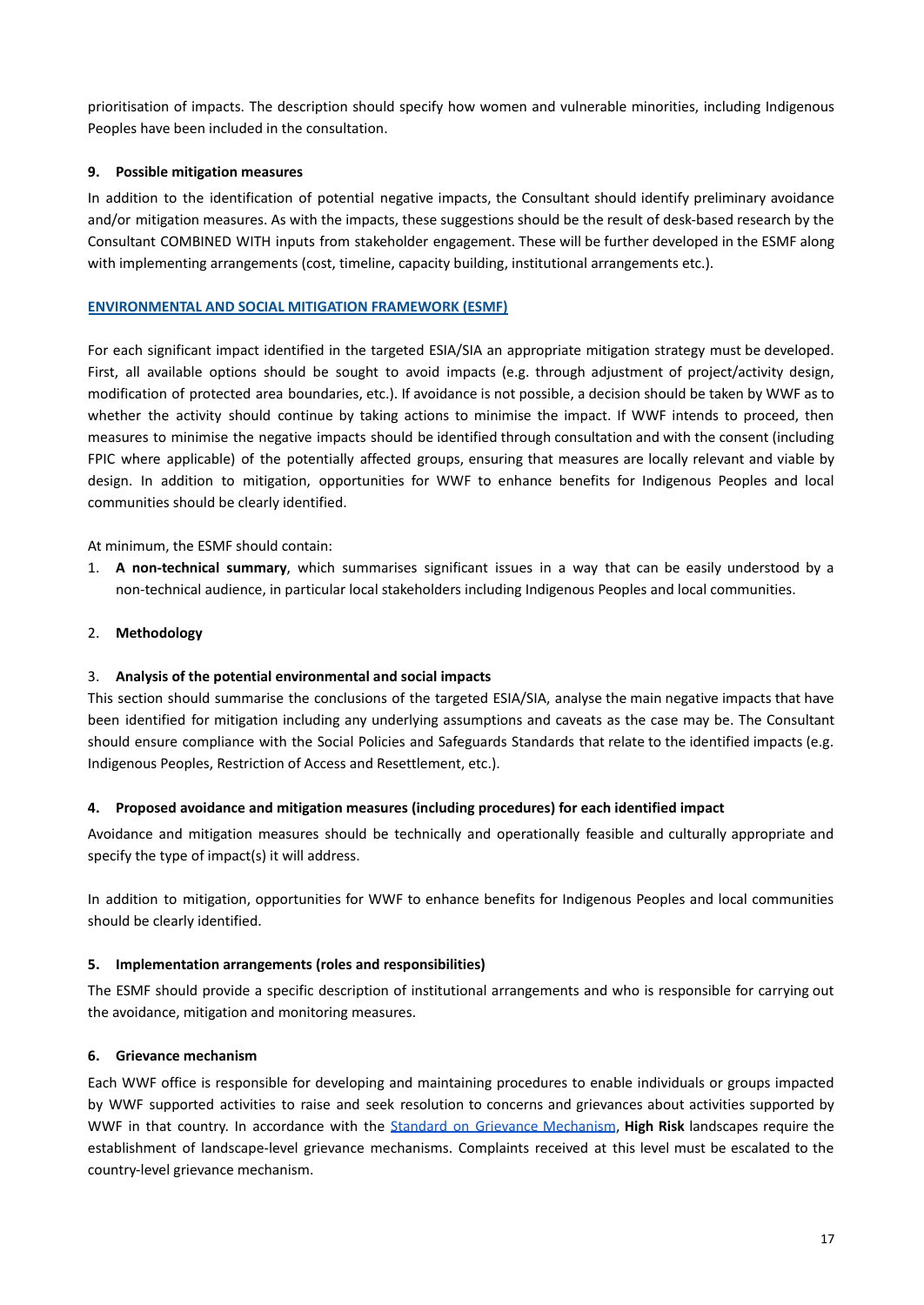In general, the grievance mechanism should ensure the following principles:

- a. Accessible: Mechanism is fully accessible to all parties that might be affected by the interventions of that WWF office;
- b. Practical: Mechanism is cost-effective and practical in its implementation and does not create a burden for project implementation;
- c. Effective: The provisions and steps for responding to complaints and seeking solution are effective and timely;
- d. Transparent: Decisions are taken in a transparent way, and complainants are kept abreast of progress with cases brought forward;
- e. Independent: Oversight body and designated investigator is independent from project management; and
- f. Maintenance of records: Diligent documentation of negotiations and agreements and good maintenance of records on all cases and issues brought forward for review.

Resolution of complaints should be resolved at the lowest possible level: The first approach involves project management and the affected party reviewing the conflict and deciding together on a way forward that advances their mutual interests. If a localised resolution is unsuccessful, then resolution should be sought with the office management.

The WWF **Complaints Management Framework and Standard on Grievance Mechanism** provide more details on the above and will be shared with the Consultant. Please refer to the references/resources section of this Annex for further resources on designing accountability and grievance mechanisms.

## **7. Capacity building needs/measures**

To support timely and effective implementation of the identified measures, the ESMF should identify gaps in capacity and outline actions for appropriate training and capacity-building of staff.

## **8. Disclosure, monitoring, evaluation and adaptive management provisions**

The monitoring section of the ESMF should provide a description of monitoring measures including:

- a. The parameters to be measured (e.g. progress and outcome indicators for each measure, linkages to identified negative impacts, etc.);
- b. Institutional arrangements (who monitors and to whom the reports are sent);
- c. Arrangements for disclosure (e.g. public and local disclosure to stakeholder groups);
- d. Methods to be used, including participatory monitoring and evaluation methods; and
- e. Frequency of measurements.

## **9. Expected timeline and costs for implementation**

For all four aspects (avoidance, mitigation, monitoring, and capacity development), the ESMF should provide:

- a. An implementation schedule for measures that must be carried out;
- b. Estimated costs (capital and recurrent cost) and, in collaboration with the WWF team, identify potential sources of funds for implementing the ESMF; and
- c. Where feasible, the ESMF should try to assess whether the proposed measures will continue to be effective after funding ceases.

## **10. Annexes**

Updated landscape profile; stakeholder analysis and stakeholder engagement plan; process report on stakeholder engagement activities; etc.

## **REFERENCES/RESOURCES**

IAIA <https://www.iaia.org/best-practice.php>